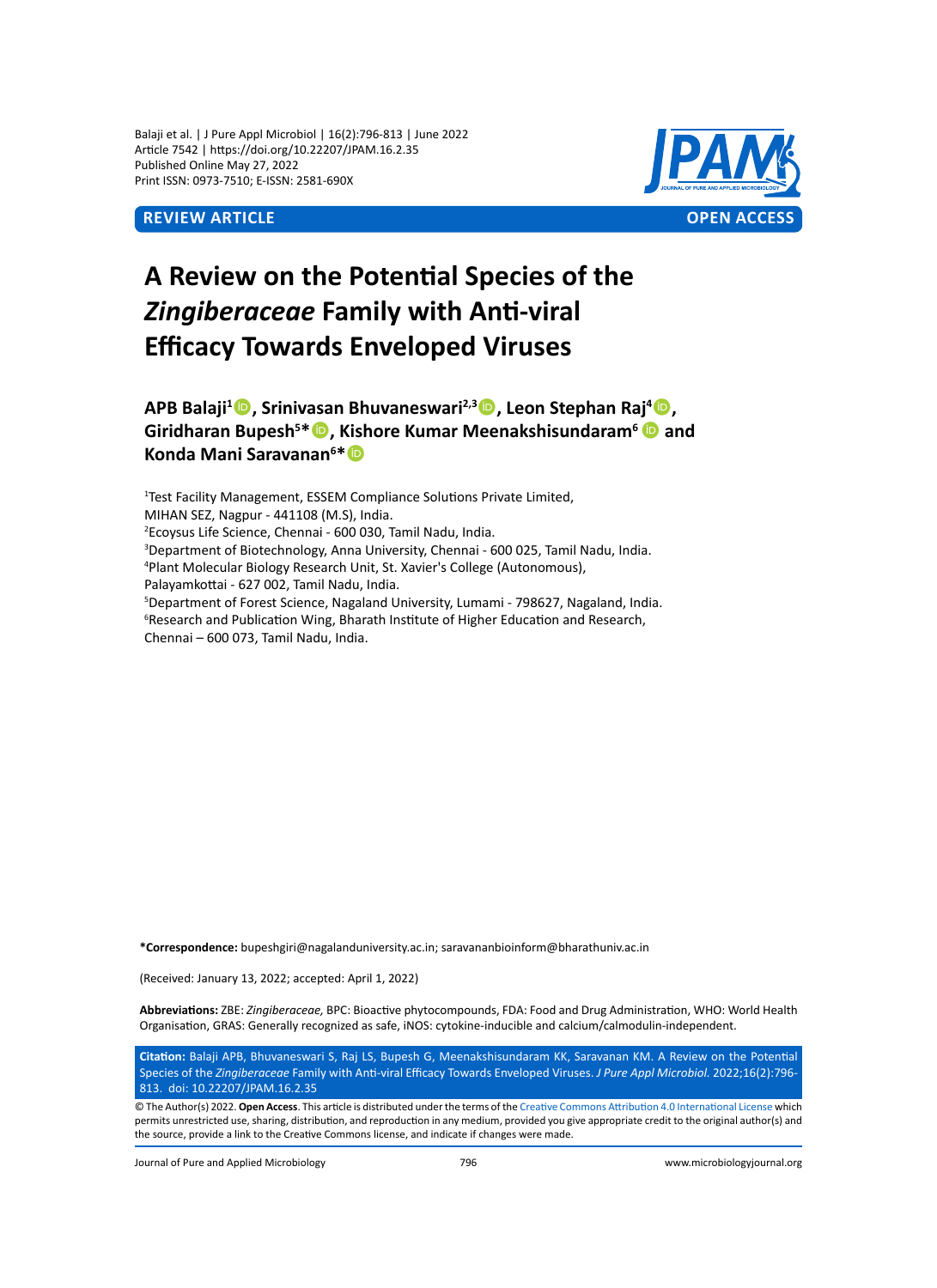## **Abstract**

**Natural products are a great wellspring of biodiversity for finding novel antivirals, exposing new interactions between structure and operation and creating successful defensive or remedial methodologies against viral diseases. The members of** *Zingiberaceae* **traditional plant and herbal products have robust anti-viral action, and their findings will further lead to the production of derivatives and therapeutic. Additionally, it highlights the insight of utilizing these phytoextracts or their constituent compounds as an emergency prophylactic medicine during the pandemic or endemic situations for novel viruses. In this connection, this review investigates the potential candidates of the**  *Zingiberaceae* **family, consisting of bioactive phytocompounds with proven antiviral efficacy against enveloped viruses. The present study was based on published antiviral efficacy of** *Curcuma longa, Zingiber officinale, Kaempferia parviflora, Aframomum melegueta Elettaria cardamomum, Alpina Sps* **(belongs to the** *Zingiberaceae* **family) towards the enveloped viruses. The relevant data was searched in Scopus", "Scifinder", "Springer", "Pubmed", "Google scholar" "Wiley", "Web of Science", "Cochrane "Library", "Embase", Dissertations, theses, books, and technical reports. Meticulously articles were screened with the subject relevancy and categorized for their ethnopharmacological significance with in-depth analysis. We have comprehensively elucidated the antiviral potency of phytoextracts, major composition, key compounds, mode of action, molecular evidence, immunological relevance, and potential bioactive phytocompounds of these five species belonging to the** *Zingiberaceae* **family. Conveniently, these phytoextracts exhibited multimode activity in combating the dreadful enveloped viruses.**

**Keywords:** *Zingiberaceae*, Anti-viral compound, Immune boosters, Enveloped viruses, Immunomodulators, Phytocompounds

#### **INTRODUCTION**

The outbreak and pandemic of novel contagious viruses such as Severe Acute Respiratory Syndrome (SARS), respiratory syncytial, dengue, Human Immunodeficiency Virus (HIV), rotaviruses, para-influenza, and influenza viruses SARS-CoV-2 is a serious threat to human health across the globe. The unavailability of the drugs to combat the viral propagation during the endemic or pandemic situation worsens the situation. The unavailability of the molecular mechanism of novel viruses drags the efforts to control the virus spread and the development of antiviral drugs or vaccines. Even the proposed antiviral drugs expend a lot of time-period to pass clinical phase trial and Food and Drug Administration (FDA) approval. Also, vaccines developed against viruses are meant for prophylactic treatment. Moreover as vaccines defined to target the molecular pathway, several times they tend to cause side effects. The drugs such as Amantadine and Rimantidine (ion-channel blockers) used against Influenza type pose a disadvantage of causing side effects in the central nervous system and the gastrointestinal tract, $1,2$ also the emergence of resistance against these drugs.3-5 The enzyme neuraminidase which is an exoglycohydrolase plays a key role in the release of virions from infected host cells.<sup>1</sup> Moscona has reported the application of neuraminidase inhibitors has prohibited the connection between the host cell and newly built virons.<sup>6</sup> Developments of neuraminidase inhibitors such as Oseltamivir and zanamivir which are approved to use against Influenza A viruses were also found to develop resistance occasionally.<sup>7</sup> Moreover, viruses pose every emerging capability to mutate it and develop a novel progeny making it more adaptive to infect. Also, the production capacities for these neuraminidase inhibitors are limited and too expensive for several countries. An effective drug during the disease outbreaks should contain the disease manifestation, should be affordable, easier production, safer and low cost.

Since ancient times several herbs and spices were utilized in the human diet as a flavoring agent, preservative, for aroma and color. More significantly, herbs and spices played a life-saving role in traditional medicines to treat several dreadful diseases as an antioxidant, antimicrobial, and immunity boosters.<sup>8</sup> About 65-80% of the population in the developing countries were using medicinal and traditional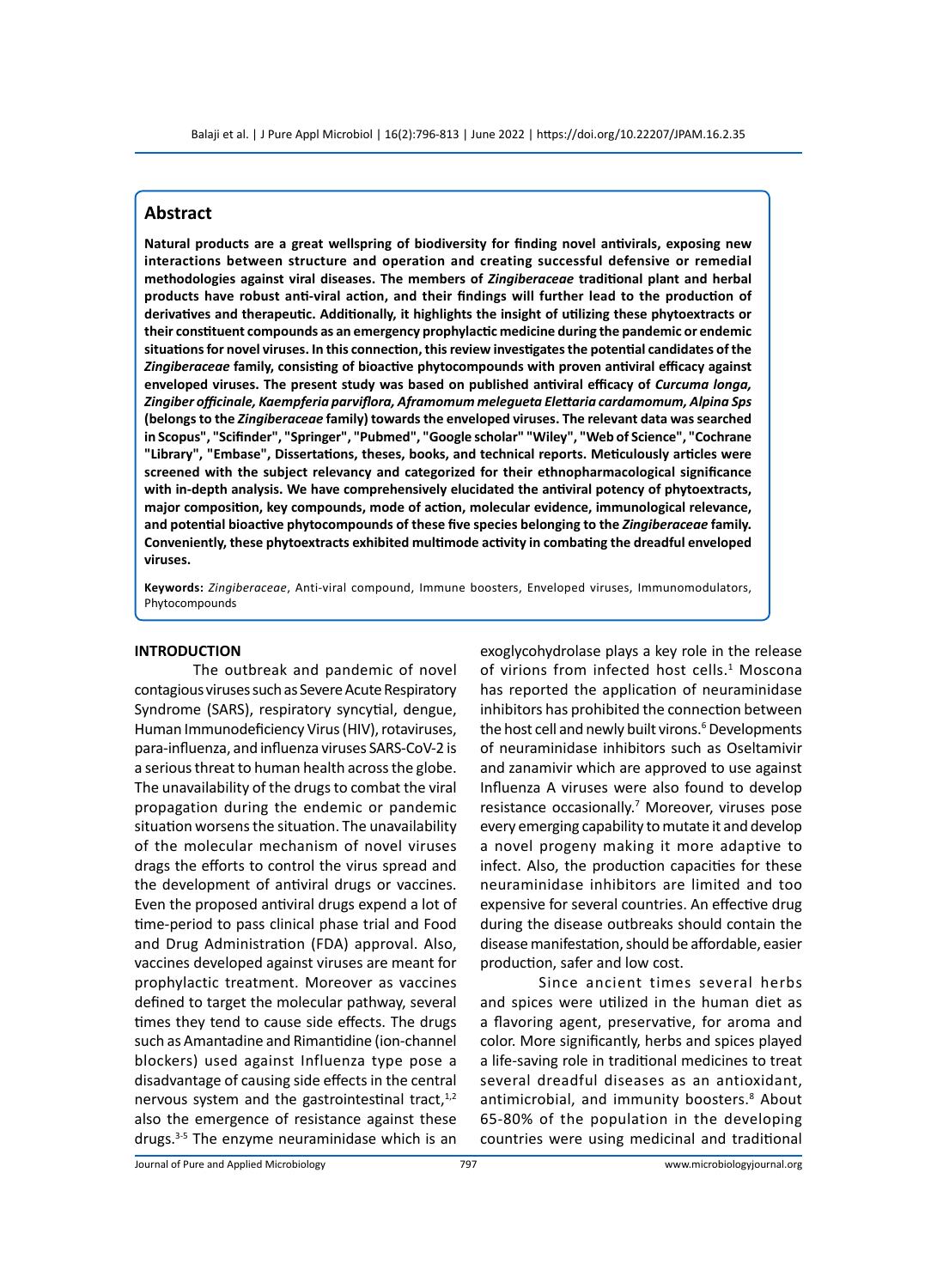plants as remedies to treat diseases.<sup>9</sup> The research on biological compounds brings more number of active molecules against different diseases and their number (approved drugs) becomes more than 70 as on 2019 compared to  $<$  30 on 1980s.<sup>10</sup> One major plant family, consisting of several medicinal value plants is *Zingiberaceae* (ZBE), commonly called a ginger family. ZBE is a class of perennial herbaceous plants spanning around 1400 species in 47 genera, which includes several numbers of medicinal plants with potent bioactive phytocompounds (BPC).<sup>11,12</sup> Pancharoen et al.,<sup>13</sup> have summarised the isolation of biologically active compounds and further categorized them as terpenoids. Mono and sesquiterpenoids, diarylheptanoids. arylalkanoid, phenylpropanoid, cyclohexane oxides and flavonoids, and flavonoid related derivatives present among *Aframomum,* 

*Alpinia, Amomum, Boesenbergia, Costus, Curcuma, Hedychium, Kaempferia* and *Zingiber* of ZBE family. Moreover, several members of the ZBE family were generally recognized as safe (GRAS) by FDA, and largely used as an important constituent in traditional medicine, as a spice and food supplement in several parts of Asia. This also emphasizes the non-toxicity, which makes it in essential to fulfill the clinical trials and stringent regulatory requirements for therapeutic applications.<sup>14</sup> In accordance several researchers have explored the efficacy of several members of the ZBE family for novel structures and biologically activity towards viruses. On the other hand, several BPC of the ZBE family acts as immunomodulators, which have further raised its clinical importance. By taking accord of this, the present review article summarises the potential



**Fig. 1.** Representation of bioactive compounds and multimode action towards enveloped viruses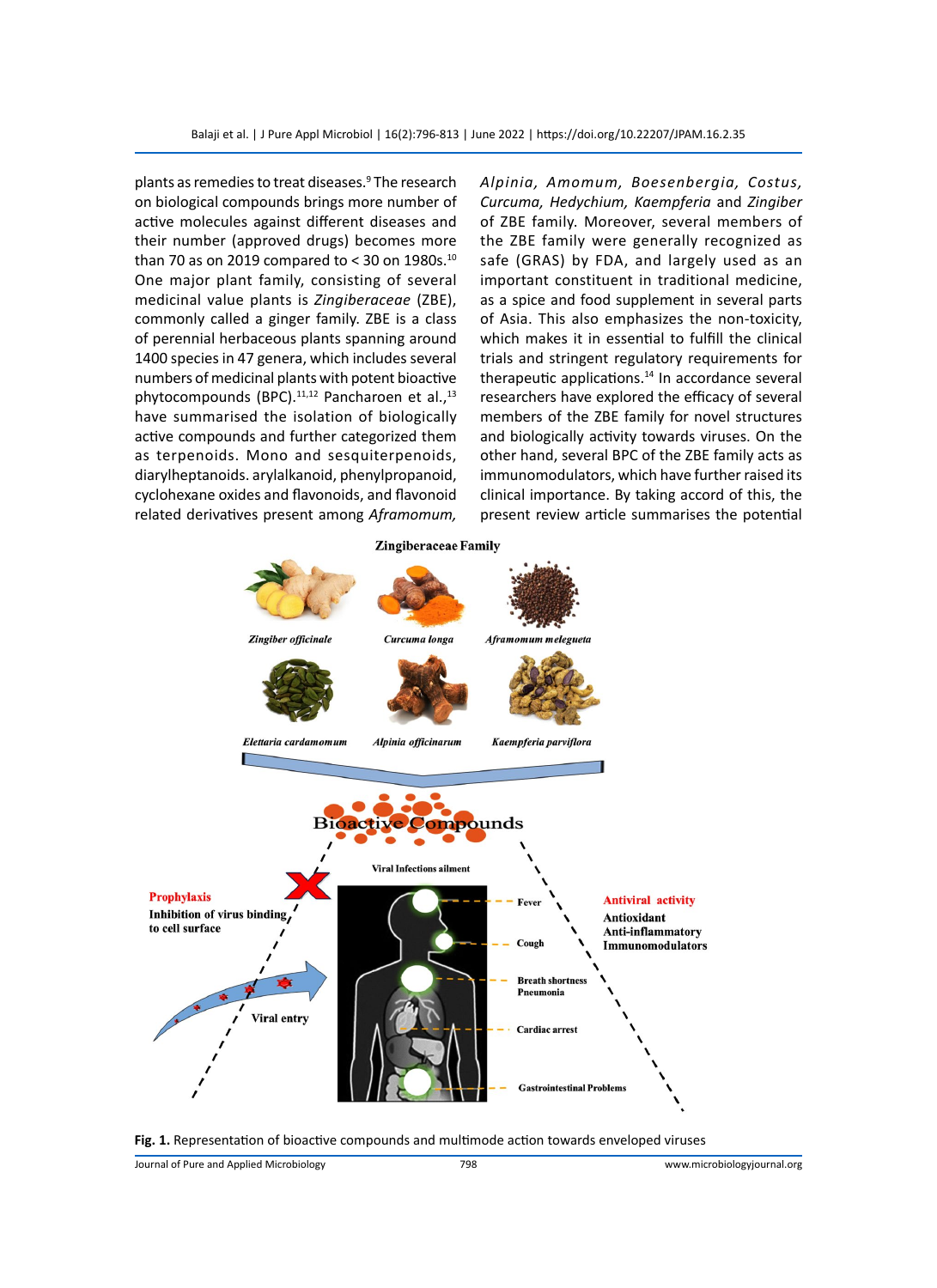candidates with bioactive components belong to ZBE with antiviral efficacy towards enveloped viruses (Fig. 1). The review also signifies the molecular mechanisms of antiviral compounds or components (of ZBE family) against the enveloped virus which provide insights on prophylaxis and novel drug development.

#### **METHODOLOGY**

The review was based on published antiviral efficacy of *Curcuma longa* L., *Zingiber officinale Roscoe, Kaempferia parviflora* Wall. ex Baker, *Aframomum melegueta* K. Schum., *Elettaria cardamomum* (L.) Maton, *Alpina* sps., (belongs to the *Zingiberaceae* family) towards the enveloped viruses. The relevant data was searched in Scopus", "Scifinder", "Springer", "Pubmed", "Google scholar" "Wiley", "Web of Science", "Cochrane Library", "Embase", Dissertations, theses, books, and technical reports. Meticulously articles were screened with the subject relevancy and ethnopharmacological significance and the systematic review was constructed with in-depth analysis.

#### **Anti-viral efficacy towards enveloped viruses** *Curcuma longa* **L.**

*Curcuma longa* commonly called as turmeric, which is a bright yellow spice. It is perennial herb with pulpy, orange tuberous roots, or rhizome. The turmeric is widely used in a curry powder for unique spicy flavor and color and known for its medicinal purposes in traditional Indian ayurvedic, Siddha, and Chinese systems of medicine.<sup>15</sup> The main phytochemical classes of compounds present in the rhizome consist of volatile oils containing turmerone, atlantone, zingiberene, and curcuminoids a polyphenolic pigment attributing to the bright yellow color. The major curcuminoids present in turmeric are curcumin, demethoxycurcumin, and bisdemethoxycurcumin which comprise about  $3-6%$  of turmeric powder.<sup>16</sup> Curcumin is an orange-yellow crystalline water-insoluble powder, which attributes around 70-75% of the curcuminoids, while demethoxycurcumin and bisdemethoxycurcumin attribute about 15-20% and 3% respectively (See Fig. 2).<sup>16</sup> Curcumin is also known as 'Golden spice' owing to its potency as





**Fig 2.** The two dimensional chemical structure of the most important compounds present in zingiber species.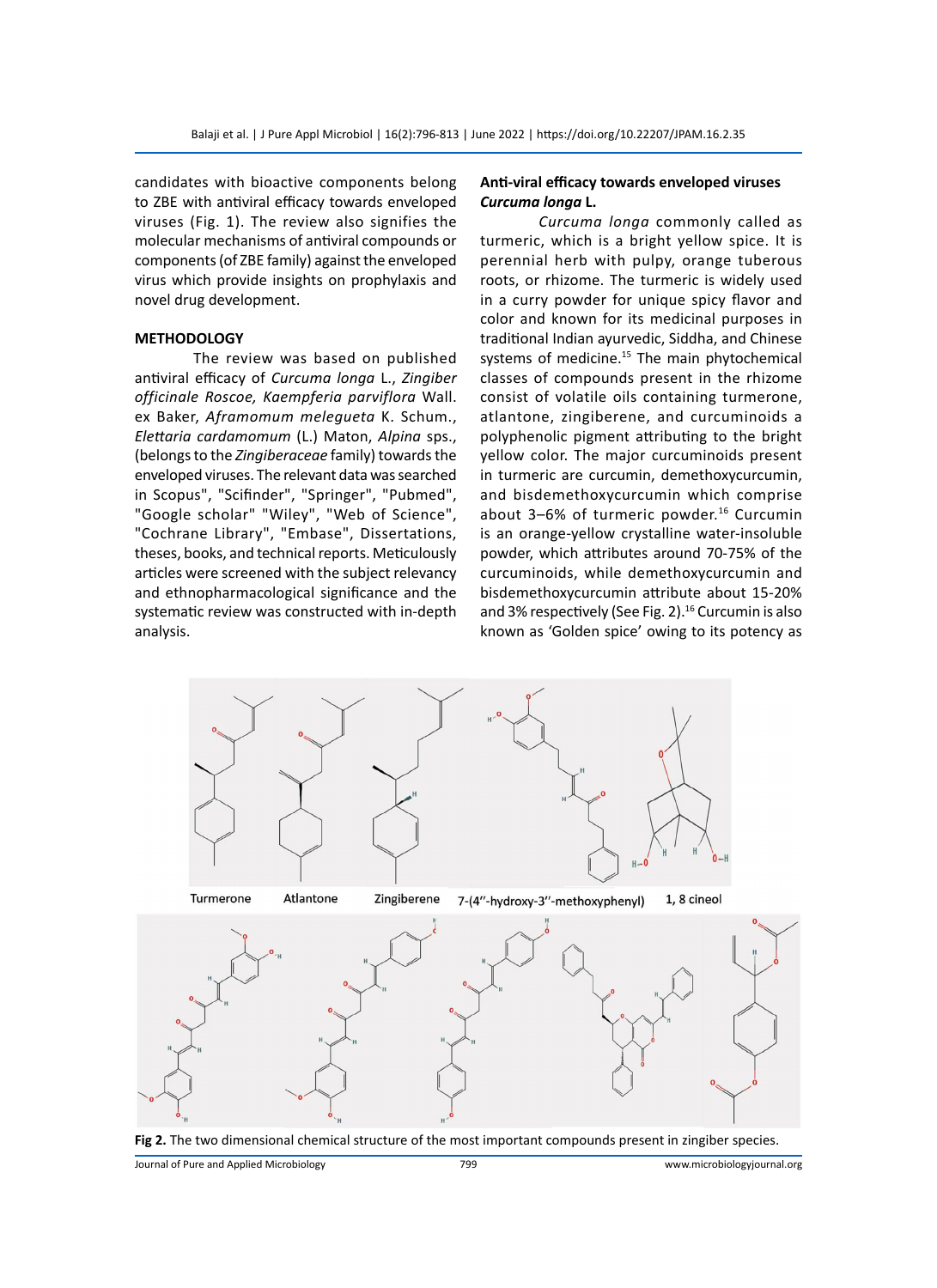an antibacterial, antiviral, antifungal agent over a wide spectrum of microbes.<sup>17,18</sup> Several preclinical and clinical studies of curcumin are carried out through the world due to its wider therapeutic application $19$  and antimicrobial activity. $18$ 

Mounce et al.,<sup>20</sup> have comparatively investigated the efficacy of curcumin against the enveloped virus (Zika and Chikungunya virus) and non-enveloped virus (Coxsackievirus B3). 1mM dose concentration of curcumin treatment led to cause above 99% consequences in enveloped viruses than the non-enveloped viruses. A decrease in viral infectivity of vesicular stomatitis virus, an enveloped virus was also reported upon curcumin treatment. Due to its, lipophilic nature the curcumin binds with the viral envelop or host receptor (at viral entry point) and hence, alters the membrane fluidity. This kind of alteration brings an obstacle for binding and fusion of viral proteins in to the host tissues. In particular, it alters the glycoproteins of enveloped viruses that aid in viral entry.<sup>21-23</sup> Further, authors have explored the potency of curcumin analogs i.e demethoxycurcumin and bisdemethoxycurcumin against the enveloped and non-enveloped viruses. For the experiment, EF-24 ((3E,5E)-3,5 bis[(2-fluorophenyl)methylene]-4-piperidinone; IC50 1.49µm), and FLLL31 ((E,E)-1,7-Bis(3,4 dimethoxyphenyl)-4,4-dimethyl-1,6-heptadiene-3,5-dione; IC50 6.85µm) were used as controls along with curcumin. Meanwhile, Mounce et al<sup>20</sup> showed that curcumin had lower cytotoxicity and viral inhibitory efficiency than the above drugs.20 The curcumin analogs, such as results bisdemethoxycurcumin, demethoxycurcumin also possess similar potency against such viral envelop proteins. In addition, toxicity towards the HeLa cells of curcumin and curcumin analogs remains similar. These results emphasized the higher potency and specificity of curcumin and curcumin analogs (modification in methoxy group) towards the enveloped virus. Further, Mounce et al., have postulated that curcumin inhibits the cellular association i.e. inhibition of the viral binding to the cell surface thereby halting the viral replication. Similar results were reported by Chen et al., $^{24}$ as curcumin and curcumin analogs pose a direct effect on the human influenza virus (H1N1) and avian influenza virus (H6N1). Also, curcumin with two enones possessing higher inhibitory actions towards the virus than the analogs.<sup>25</sup>

As evident to above finding chicken RBCs pre-treated with the 31.2 µM or higher concentration of curcumin have resulted in non-hemagglutination, upon infecting with paramyxovirus for 60 min.<sup>24</sup> To further explore the plaque formation assay was conducted on the enveloped viruses Japanese encephalitis virus and Dengue (type 2; DV-II) concerning the time of curcumin addition. The curcumin addition (upon viral attachment) and full-time addition throughout the time of infection resulted in similar results. While overall effect was observed upon viral entry into the cells. In addition to these findings, authors have extrapolated that curcumin exerts a direct or indirect inhibitory effect on viral envelope protein. Further disruption efficacy study on liposome-based systems (as it mimics the viral envelope) revealed that the 30 µM concentration of curcumin-induced leakage. Also, the potency of curcumin was found higher towards smaller nanometric liposome-based systems of 120 nm as compared to 300 and 220 nm.<sup>24</sup> The above findings were conclusive with the virus size-dependent curcumin effect on the Influenza virus, Vaccinia virus, and Pseudorabies virus. In which, EC50 concentration of curcumin required to reduce the plaque formation was found to be 1.15  $\mu$ M, 4.61 µM for Influenza, and Pseudorabies virus respectively. While more than 60 µM concentration of curcumin was required to reduce 30% plaque formation in the Vaccinia virus to that of control. Higher toxicity of curcumin exerted in the Influenza virus followed by the Pseudorabies virus and Vaccinia virus (owing to the larger size). Further Chen et al., have proposed the higher potency of curcumin towards the enveloped virus was due to the hydrophobic property of membranes and the presence of phenolic ring in the curcumin favoring the intercalation with hydrogen bonding sites. The efficiency of curcumin against several dreadful enveloped viruses such as Hepatitis C Virus replication<sup>21</sup> and human immunodeficiency virus type-1,<sup>26</sup> cytomegalovirus<sup>27,28</sup> were recognized. A strong shred of evidence on preventing the replication and budding of respiratory Syncytial virus on Human Nasal Epithelial Cells without cytotoxicity and controlling the respiratory tract disease was demonstrated by Obata et al.<sup>29</sup> Several molecular mechanisms on the

Journal of Pure and Applied Microbiology 800 www.microbiologyjournal.org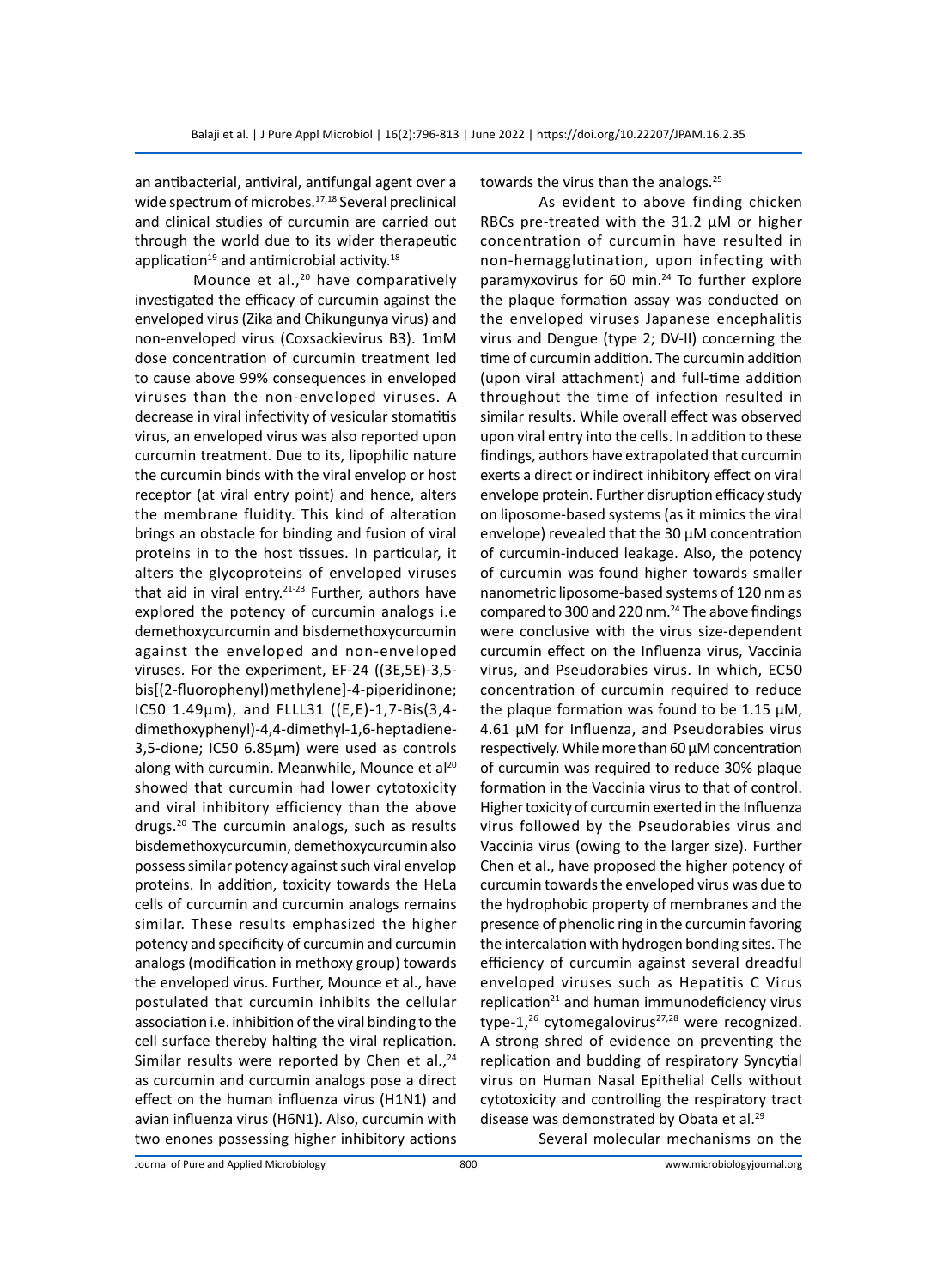antiviral efficacy of curcumin were proposed by several research groups. The efficiency of curcumin to reduce the human cytomegalovirus replication and inhibition of human embryonic lung fibroblast cell apoptosis. In addition, *in-vivo* studies were carried out to demonstrate the potency in human cytomegalovirus-infected mice. In which, curcumin has convincingly decreased the human cytomegalovirus IgM and DNA load. Also, it decreased the serum level of aspartate aminotransferase, alanine aminotransferase, creatine kinase, lactate dehydrogenase, tumor necrosis factor (TNF- $\alpha$ ), and interleukin-6 in infected mice. Moreover, authors have proposed that curcumin efficiency suppressed oxidative damage in mice by downregulating the malondialdehyde and upregulating the superoxide dismutase and glutathione levels. Ingolf son et al., $30$  have reported the influence of curcumin in modulating the host lipid bilayer as well as influencing the membrane protein function. Chen et al., have inferred that the influenza A virus treated with curcumin has delayed the synthesis of viral protein such as haemagglutinin, neuraminidase, and matrix protein (M1), also strongly inhibited the NF-kB signaling and thereby impacting the viral propagation. These findings were coinciding with the report by Mazur et al., $31$  that inactivation of NF-kB signaling by aspirin suppressed the viral RNA export leading to inhibition of viral replication. Further, Narayanan et al., $32$  have explored the molecular cascade mechanism and host signaling events in the human small airway lung epithelial cells infected by the MP-12 strain of Rift valley fever virus and the inhibitory effect of curcumin. The aforementioned infers that curcumin binds to the IKK-B2 complex and inhibits the kinase activity. Also, further, impede with IKK-B2-mediated phosphorylation of the viral protein and inhibits replication. This elucidates the efficacy of curcumin to downregulate viruses in both in vitro and *in vivo* models. In addition, Padillas et al.,<sup>33</sup> have implicated the inhibition of ubiquitin-proteasome system by curcumin on Dengue serotype 2, while Dutta et al.,<sup>34</sup> have reported the inhibition of deregulated ubiquitin-proteasome system and ubiquitinated proteins accumulation. The decreased herpes simplex virus infectivity and immediate-early (IE) gene expression by inhibiting the recruitment of RNA polymerase II to IE gene promoters by

curcumin was also reported by Kutluay et al., $35$ These findings imply the recruitment of RNA polymerase II by curcumin was independent of p300 or CBP histone acetyltransferase activity. The inhibition of arachidonic acid metabolism *in-vitro*  by curcumin proceeded through the inhibition of lipoxygenase, cyclooxygenase activities, and inhibition of 12-O-tetradecanoylphorbol-13-acetate.<sup>36</sup> Remarkably, the inhibition of arachidonic acid generation mediated via inhibition of phosphorylation of phospholipase A2, a key molecule catalyzes the hydrolysis of membrane phospholipids into arachidonic acid $37$ and inhibition of sterol synthesis regulation in hepatitis C virus<sup>38</sup> displays a curcumin specificity on the enveloped virus. Moreover, the lipophilic property of curcumin may also attribute to the key interaction with the virus envelope. Conclusively, several mechanisms proposed above imply that curcumin posses multi-molecular interaction with the virus envelope and non-toxicity towards the host.

In complementary to the antiviral activity posed by curcumin, it also possesses the immunomodulatory activity, i.e., the capability to modify the host's response towards the antigen, thereby protecting the host from infection. Antony et al., $39$  have reported the ability of curcumin to enhance the humoral immunity as evidence of increased antibody, phagocytic activity, production of antibody-forming cells and increase in lymphoid organ weights such as spleen and thymus. In the same way, enhanced phagocytic activity of peritoneal macrophages with curcumin, and non-toxicity up to 200µmol/L on murine spleen lymphocytes and peritoneal macrophages were reported.40 5 weeks of dietary exposure to curcumin at 40 mg/kg, led to an increased level of IgG levels significantly.<sup>41</sup> An elaborate study conducted by Jagetia et al. $42$  on the involvement of curcumin in multiple pathways in the biological system has provided several pieces of evidence on initiating a cascade of downstream inflammatory and immunogenic events including proliferation and activation of T cells.

Since curcumin is non-toxic to the human body and cells,<sup>43</sup> it can be administrated in various ways, including orally.<sup>44</sup> As a safeguard measure, consuming curcumin in the regular human diet could further provide a simple means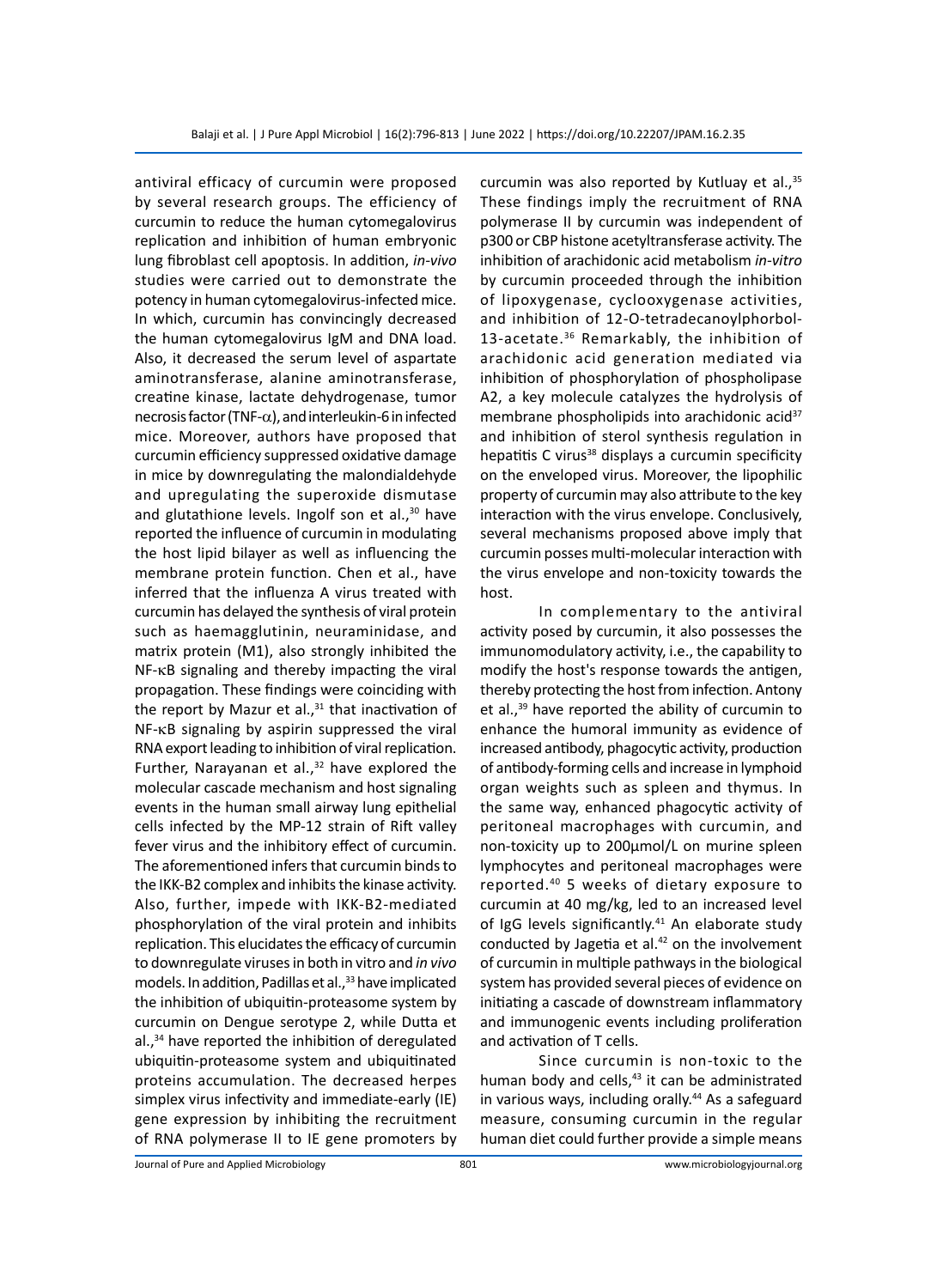to prevent infection against enveloped viruses. In conclusion, improved antiviral efficacy and immunomodulatory efficacy posed by curcumin signify it as a potential antiviral drug. However, several non-curcuminoids present in curcumin such as turmerone, atlantone, and *zingiber*ence were yet to be explored.

#### **Zingiber** *officinale* **Roscoe**

*Zingiber officinale*, commonly called Ginger, is known for its fragrance and medicinal property. It's rhizome is used widely in traditional ayurvedic medicine and as a food spice. FDA has regarded ginger into the category of "generally recognized as safe" (GRAS). Kubra and Rao<sup>45</sup> have reported around 128 compounds and structures in ginger with several pharmacological and physiological activities and medicinal properties. Ginger rhizome is an essential drug in Indian, Chinese, and Japanese traditional therapeutic systems and is known for its antimicrobial activity.<sup>46</sup> The rhizome part of numerous *Zingiber* sp tends to possess several Bioactive phytocompounds including gingerols, shogaols, diarylheptanoids, phenylbutenoids, flavonoids, diterpenoids, sesquiterpenoids, and gingerols are identified as the primary active components in the fresh rhizome of the plant.<sup>47</sup> The two dimensional chemical structure of the most important compounds present in *zingiber* species is presented in Fig. 2.

Denyer et al.<sup>48</sup> have extracted sesquiterpenes from ginger, namely arcurcumene, β-sesquiphellandrene, a-*zingiber*ene, β-bisabolene, and flavans such as dichloroflavan. Their efficacy was tested against the rhinovirus IB., among which β-sesquiphellandrene is efficacious in plaque reduction test. Joyce et al<sup>49</sup> showed that the β-sesquiphellandrene and α-*zingiber*ene also binded with the enzyme, ADP ribose phosphatase (ADRP) that helps for viral replication. Hence β-sesquiphellandrene could be more efficacious due to multi targeted and further more analysis on its anti-viral mechanism is required.

Similarly, Chang et al.<sup>50</sup> have studied the efficacy of the hot water extracts of fresh ginger and dried ginger against the human respiratory syncytial virus. In the antiviral assay dried ginger has shown a lesser efficacy than the fresh ginger towards the Human larynx epidermoid carcinoma cell (human upper respiratory tract cell lines) and Human lung carcinoma cell (low respiratory tract cell lines). Further inferred the inhibition of viral attachment, internalization, and plausible stimulation of IFN-β secretion executed by fresh ginger. Jolad et al.<sup>51,52</sup> have summarised the constituents of ginger, which include paradols, dihydroparadols, gingerols, acetyl derivatives of gingerols, shogaols, 3-dihydroshogaols, gingerdiols, mono-acetyl derivatives of gingerdiols, diacetyl derivatives of gingerdiols, 1-dehydrogingerdiones, diarylheptanoids, and methyl ether derivatives, in which [6]-ginerol(5-hydroxy-1-(40-hydroxy-30-methoxyphenyl)decan-3-one) is present enormously.<sup>53</sup> The shogaol family is present naturally in ginger, or during long-term storage or synthesized from corresponding gingerols at pH 2.5-7.2 media and by thermal processing.<sup>51-53</sup> The thermal degradation products of ginger were found to be 4-(4-Hydroxyphenyl)-2-butanone, 4-Hydroxy-3-methoxybenzenepropanal, 3,4-Dimethoxybenzenepropanal, Zingerone, Zingerone methyl ether, Gingerol, Zingerol, 2-methyl ether detected by Gas chromatography– mass spectrometry (GC-MS).<sup>51</sup> The preparation of hot water extracts of fresh ginger<sup>50</sup> may lead to the formation of thermal degradation products reported above causing improved antiviral property. The tendency of gingerol to suppress the cyclooxygenase and lipooxygenase metabolites of arachidonic acid was reported by Srivastava.<sup>54</sup> Similarly, Park and Lee<sup>55</sup> have screened a boiled water extract of 101 medicinal plants for the inhibitory activity against influenza type A virus. Among these, ginger has exerted higher antiviral activity at 0.0487 µg/ml to 100 mg/ml against the Influenza virus (H1N1) with no cytotoxicity on RBC cells. In corroboration to this, the plaque reduction activity against Human influenza viruses 45 and antiviral efficacy on Avian influenza virus H9N2 was reported.<sup>56</sup>

Apart from extracts, the essential oils derived from ginger were known to exhibit antiviral efficacy against drug-resistant clinical herpes simplex virus type 1 Strains $57$  and herpes simplex virus type 2.58 In which, ginger oil constituting majorly zingiberene (18.9%), limonene/cineol (15.5%), β-sesquiphellandrene (6.8%), camphene (6.2%) and pinocamphene (6.8)% has yield total concentration TC50 value of 0.004. Also, the infectivity was reduced by more than 90% when pre-treated. This clearly, indicates the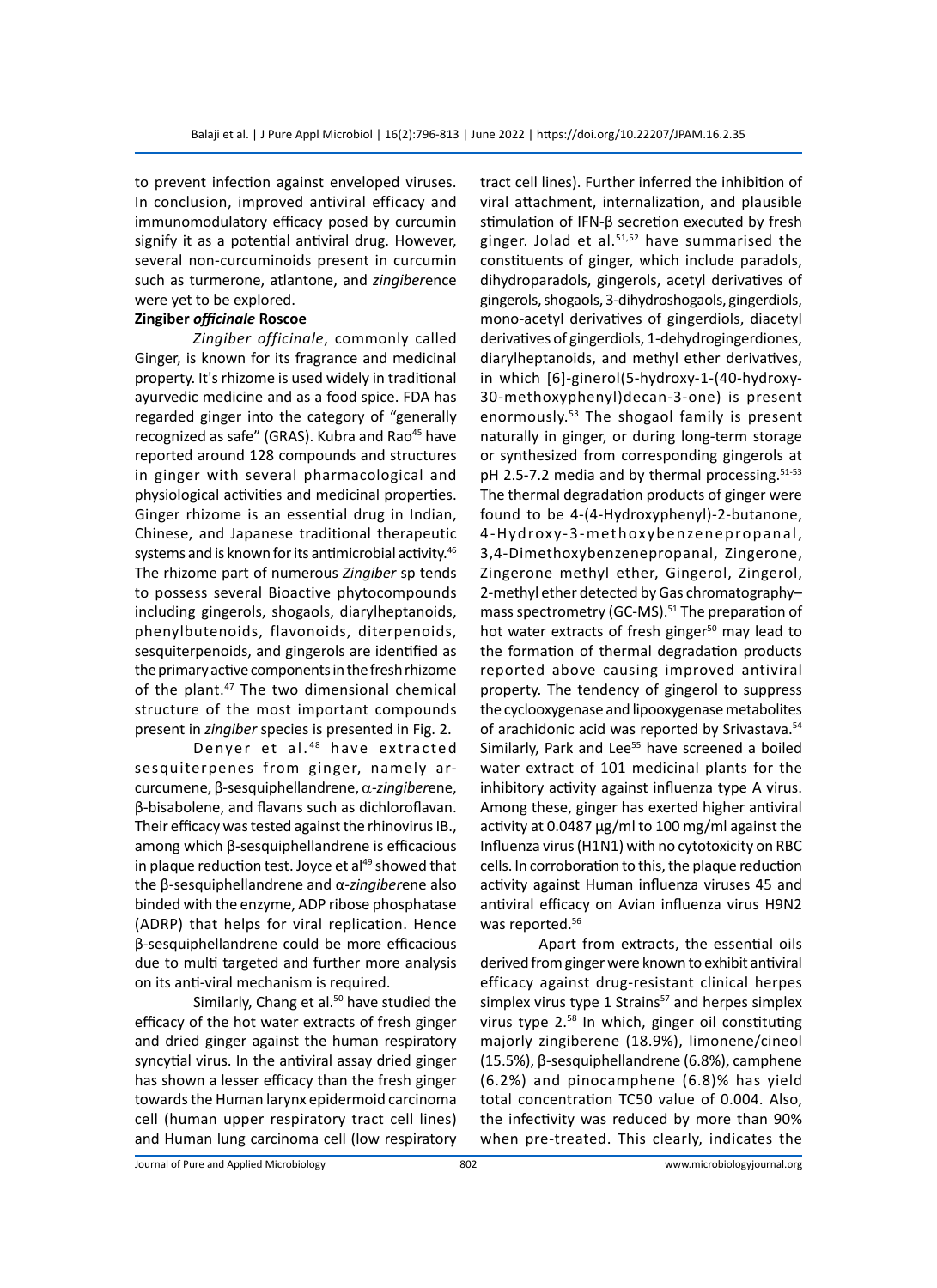effectiveness of the virus before the adsorption period implying its efficacy to interfere with viral envelope structure or by impairing the bridge molecules between a virus and host cell.

Macrophages are the first barrier of the defense mechanism, which in turn produces several cytokines. Imanisai et al.<sup>59</sup> have reported that the lyophilized powder of *Z. officinale* extracts, induces macrophage activation leading to the production of TNF- $\alpha$  in the dose and stimulation period depend manner against Influenza A/ Aichi /2/68 virus (H3N2 subtype). As evidence to aforementioned, virus cell-membrane proteins such as haemagglutinin and neuraminidase proteins of the influenza virus involved in infection and proliferation are hydrolyzed by the cysteine residue present in the *Z. officinale* extracts.<sup>60</sup> To elucidate, inventors have conducted the antiviral drug assay against Ross River Virus and Murray Valley Encephalitis with *Z. officinale* extract. The obtained results signify up to 80% inhibition of Ross River Virus with 7.5 Units activity/ml of extract and roughly 5-fold inhibition of Murray Valley Encephalitis viral replication with 330 Units/ mL of extract.

Likewise, Wang et al.<sup>61</sup> have investigated the efficacy of hot water extract potency of Sheng-Ma-Ge-Gen-Tang (Shoma-kakkon-to), a Chinese traditional medicine consisting of 111 mg of Rhizome of *Zingiber officinale* (other constituents; 333 mg radix root of *Pueraria lobata*, 222 mg radix root of *Paeonia lactiflora*, 222 mg Rhizoma of *Cimicifuga foetida*, 111 mg radix root and stolon of *Glycyrrhiza uralensis*). The crude extracts have inhibited the human respiratory syncytial virus (RSV Long strain: ATCC VR-26) induced plaque formation in upper respiratory tract cell lines (Human larynx epidermoid carcinoma cells- HEp-2) and low respiratory tract cells (Human lung carcinoma cells - A549). The efficiency of the extract was higher when administrated before infection which attributes the inhibition of internalization, and induced the secretion of cytokines, IFN- $β$ , TNF- $α$ for viral defense mechanism.

#### *Kaempferia parviflora* **Wall. Ex Baker**

*Kaempferia parviflora* or Krachaidam, which has a place with the family ZBE, is initially found in the North and Northeast of Thailand. The rhizomes of *K. parviflora*, otherwise called dark ginger, are mainstream as well being advancing herbs and customarily utilized as a society medication for dealing with an assortment of ailments, including aggravation, ulcers, gout, colic issue, abscesses, hypersensitivity, and osteoarthritis.62 Important advantages of *K. parviflora* have asserted by various pharmacological researches for a variety of diseases.

*K. parviflora* used to examine the antiviral activity against H5N1 virus infection.63 The flavones extracted from *K. parviflora* have also shown inhibitory effects against viral proteases. 5-hydroxy-7-methoxyflavone and 5,7-dimethoxyflavone, inhibited HIV-1 protease (IC50 19 µM). Also, 5-hydroxy-3,7 dimethoxyflavone has inhibited HCV protease and HCMV protease with IC50 values of 190 and 250 mM, respectively.<sup>63</sup> Moreover, plants that demonstrated antiviral activity were explored for their capacity to induce the expression of cytokine mRNA in the tested cell line. The findings obtained from this research suggest that crude extracts from the plants tested will in the future be used as an effective therapeutic agent in the treatment of patients or animals infected with H5N1 influenza and the anti-viral activity of TNF- $\alpha$ has been demonstrated to be controlled by the expression of the NF-κB-initiating inhibitor of the κB kinase complex IKK- $\alpha/\beta$ , and the overexpression of the latter inhibits hepatitis B virus replication.64 The report shows a crude extract of *K. parviflora* act against the H5N1 influenza virus mechanism by an upregulation of the TNF- $\alpha$  and IFN-β. It also determined that medicinal plants are the alternative antiviral compounds against avian, swine, and human flu viral infection in the natural host. NF-kB is a redox-cellular transcription factor that is another potential mediator of *K. parviflora* antiviral effects. $65$  NF- $\kappa$ B is triggered by oxidative stress and inhibited by antioxidants, and plays a crucial role in HIV1 replication by activating HIV1 transcription. Consequently, the effects of Nitric oxide on NF-kB activity in virally infected cells are likely to depend on the redox state of infected cells and may vary between viruses. The ethanol extract of KP exhibits cardioprotective effect<sup>66</sup> and calcium attenuation and defense against ROS mechanism by activating Nitric oxide through cGMP signaling. Pentamethoxyflavone (PMF) plays an important role in enhancing the expression of Nitric oxide and Hydrogen sulphide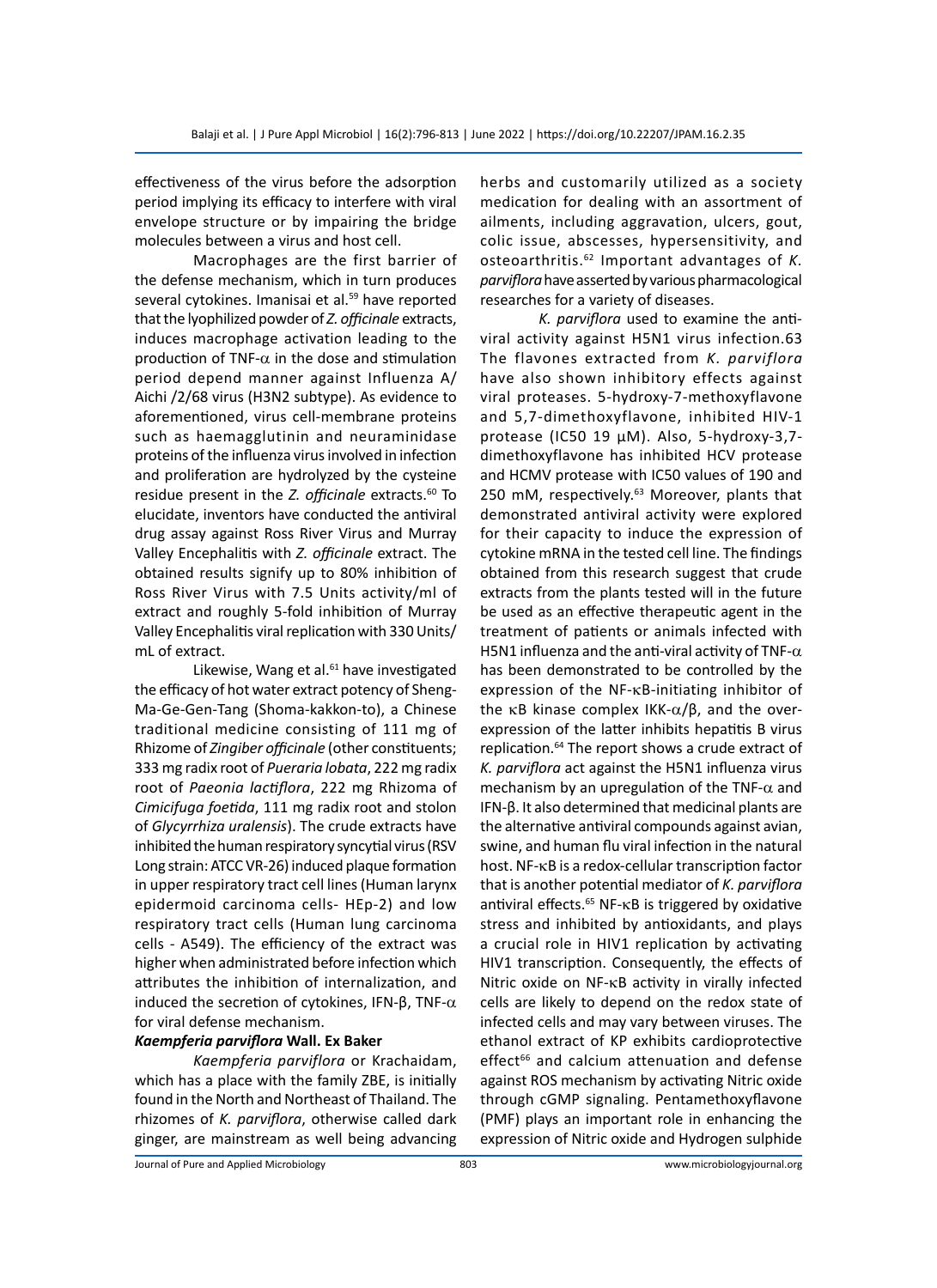(H2S), which increased the vasodilatation capacity and decreased phenyephrine contraction. PMF further lowers plasma glucose concentration but elevates plasma high-density lipoprotein cholesterol (HDLC) levels. The Nitric oxide provided by cytokine-inducible and calcium/calmodulinindependent (iNOS) specifically enhances COX-2 activity through peroxynitrite-mediated activation of COX-2 peroxidase activity. The mechanism of *K. parviflora* decreased the amount of cellular iNOS mRNA while the inhibitory effect on the expression of COX-2 mRNA was partially impacted. An excessive Nitric oxide was found to interact with oxygen radicals and form highly reactive peroxynitrite, which induces inflammatory cell cytokines and COX-2.<sup>67</sup> Therefore the product of inhibition of PGE2 may also be directly mediated by down-regulation of the expression of iNOS. In addition, it has been stated that inhibition of iNOS mRNA expression can require the inflammatory blocking activity of the iNOS gene transcription.<sup>68</sup> Certain viruses that encode cysteine proteases, such as Picornavirus family members and the Coronavirus family, cannot be replicated by the Nitric oxide mechanism. To sum up, endogenously synthesized *K. parviflora* Nitric oxide prevents the replication of many human viruses. This remains to be elucidated the exact mechanism by which Nitric oxide exerts its anti-viral effects,  $69,70$  but is likely to include reactions with both viral and cellular targets. Because the antiviral effects of Nitric oxide do not require immune recognition of infected cells, and because Nitric oxide can easily pass into cells, it provides a good early defense against viral pathogens before a specific immune response develops.

#### *Aframomum melegueta* **K. Schum**

*Aframomum melegueta* is commonly known as Alligator pepper (of ZBE) is one of the plants with medicinal and nutritional qualities. It is popularly used as a herbal remedy for a wide variety of diseases in Nigeria and many other countries worldwide. $71$  The significant properties of seed extracts are well known as a treatment for stomach aches, looseness of the bowels, inflammatory conditions, and baby blues hemorrhage. Its documented anti-ulcer, cytoprotective, antimicrobial, and so on.<sup>72</sup> Previous reports identified as the whole extract of *A.* 

*Melegueta* responsible for the hepatoprotection from severe infections. These seeds of plants are used as flavoring foods and as components of traditional African medicine. They were a highly valued spice in medieval Europe that was gradually replaced by black pepper and other spices after opening the Asian trade routes.<sup>73</sup> It has been shown that the aqueous seed extract reduces the frequency of abdominal constrictions induced by the acetic acid in mice and has significant anti-inflammatory action. Beyond inhibiting the COX-2 enzyme, paradise grain extract has also been tested to inhibit pro-inflammatory genes. The genes tested were alpha (tnf $\alpha$ ), interleukin-1beta (IL-1β), interleukin-6 (IL-6), COX-2, and inducible synthase of nitric oxides (iNOS). The plant materials phytochemical analysis unraveled several antiviral-activated chemical substances. Flavanones exhibit inhibitory effects on viruses such as HIV and respiratory syncytial viruses. Acute kidney injury is a severe symptom of the 2019 novel coronavirus disease (COVID-19), particularly for patients in critical condition. Liver dysfunction has been documented in up to 60% of SARS374 patients and seen in MERS-CoV patients. The viral infection of the liver cells may directly cause liver damage in patients with coronavirus infection. Immune dysfunction including lymphopenia, reductions in CD4 + T-cell rates, and strange cytokine rates (including cytokine storm) is a feature in COVID-19 cases and may be a critical factor in disease severity and mortality.<sup>75-77</sup> The impact of *A. Melegueta* on the liver injury was linked to curcumin, a significant dynamic phenolic compound with potent antioxidant, anti-inflammatory, and hepatoprotective activity. To evaluate the mechanisms of hepatoprotection in *A. Melegueta*, oxidative liver damage, the potential for antioxidant protection, inflammatory mediators such as tumor necrosis factor- $\alpha$  (TNF- $\alpha$ ), and interleukin 1β(IL-1β), just as caspase-3 and caspase-9 enactment were resolved.<sup>78</sup> The inflammatory processes in the liver lead to a variety of pathological events following exposure to specific hepatotoxins. TNF- $\alpha$  is a pleiotropic pro-inflammatory cytokine generated primarily by activated macrophages and monocytes. It is engaged with a wide range of biological and pathological processes, including inflammation,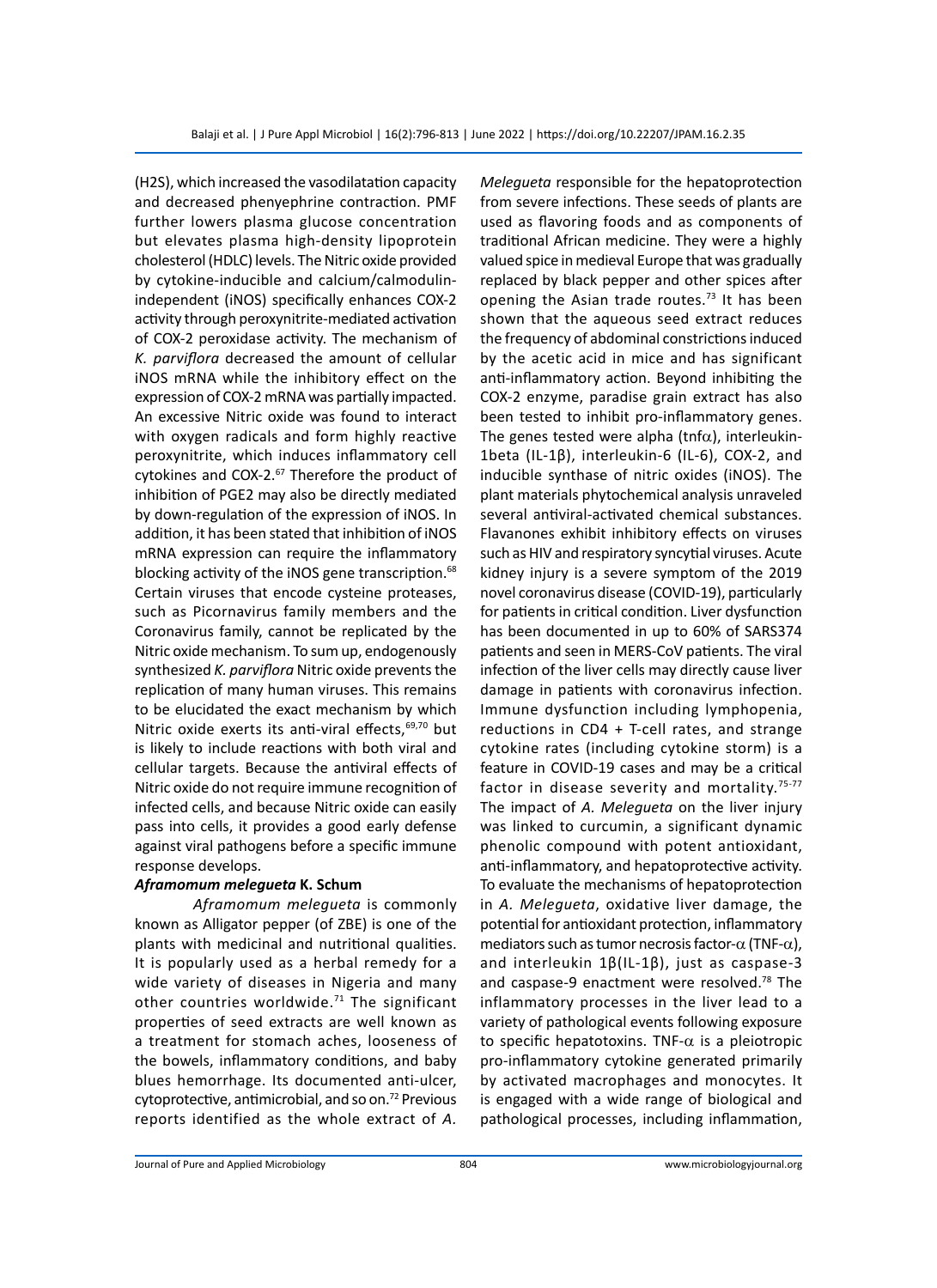autoimmune diseases, and cancer.

TNF- $\alpha$  activates the expression of different cytokines, such as IL-1β, inflammatory cell invasion and activation, and hemostatic system impairment. $79$  Most likely, the anti-viral behaviors found with these plants are due to the plant phytochemicals. The lipophilic compounds are thought to be active against viruses by envelope disruption. Alkaloids have commonly been identified as having antimicrobial properties. It is also helpful against HIV infection and AIDS-related bowel infections. According to Ojo et al.,<sup>80</sup> these phytochemicals include tannin, phenolic compounds, saponins, flavonoids, and protocatechuic acid. Such phytochemicals are known to activate infected individuals' lymphocytes and prevent resistance formation in viruses and virus replication through several cytokine (viz. IL10, IL6, IL12 etc) regulation.<sup>81</sup> Therefore it should be recommended that extracts from these plants can be used to treat severe infectious viral diseases with acute hepatic side effects.<sup>82</sup> Despite the financial status of the population at large, the significant attention of *A. Melegueta* on managing some of these viral infections was that of prophylaxis, whereby every attempt was made to avoid infections through prudent utilization of immunizations.

#### *Elettaria cardamomum* **(L). Maton**

In traditional spices, cardamom (*Elettaria cardamomum*) plays a vital role in the Unani system of medicine of ZBE. Cardamom seeds are broadly utilized to treat various diseases, including intense respiratory issues, terrible breath, sore throat, colds, fever, hacks, asthma, and heartburn. As we know, cardamom is an essential component of the Indian spice mix of garam masala  $83$ ; there are several studies underway to investigate the beneficial effects of garam masala on health, if any. The properties of cardamom oil incorporate antiseptic, antispasmodic, against cancer-causing, stomach related, diuretic, expectorant, and energizer properties, just as its stomachic property, which may be credited to attributed, hostile to oxidant and antimutagenic activities.<sup>84</sup> Not withstanding its wide use for a culinary reason, cardamom has been utilized in daily medication for asthma, clogging, colic, looseness of the bowels, dyspepsia, hypertension, epilepsy and is viewed as helpful as antibacterial, antifungal, antiviral, carminative, diuretic and stomachic. Acetylcholine (ACh) is the most important neurotransmitter which present in the cardamom oil has been ending in the parasympathetic nerve to trigger smooth muscular contractions. Acetylcholine is released from the primary exciting motor neurons in the gastrointestinal tract, and mediates an immediate smooth muscle contraction. The dominant autonomic innervation of airways is provided by parasympathetic nerves. Acetylcholine release from parasympathetic nerves activates post-junctional muscarinic receptors that are present on airway smooth muscle, submucosal glands, and blood vessels, causing bronchoconstriction, mucus secretion, and vasodilation, respectively. Phytochemical examines uncovered that cardamom contains  $\alpha$ -terpineol, myrcene, heptane, subinene, limonene, cineol, men-thone, a-pinene, β-pinene, linalol, nerolidol, β-sitos-tenone, phytol, eugenyl acetic acid derivation, bisabolene, borneol, citronellol, geraniol, geranyl acetic acid derivation, stigmasterol and terpinene.<sup>85</sup> One examination has announced 1,8-cineole to be a solid inhibitor of cytokines that may be reasonable for long haul treatment of aviation route aggravation in bronchial asthma and other steroid-delicate disorders.<sup>86</sup> The increasing evidence of the role of 1,8-cineole in controlling hypersecretion of airway mucus may be due to blockage of muscarinic receptors.<sup>87</sup> The anti-inflammatory activity of the cardamom extracts used in this study may be associated with the presence of high amounts of 1,8-cineole (eucalyptol), since this compound has previously been reported to mitigate inflammatory signaling pathways in the lung alveolar macrophages. The infectious virus triggers the pro-inflammatory cytokines (TNF-a, IL-1β, IL-6) which could be responsible for the acute inflammation for a differing scope of flagging occasions inside cells, prompting necrosis or apoptosis. IL-1 a d tumor necrosis factor (TNF) stimulate neutrophil and macrophage functions by expanding expression of leukocyte adhesion particles on the respiratory epithelium and both the cytokines stimulate IL-6 production.<sup>88</sup> 1,8-cineole is a solid inhibitor of TNF- $\alpha$  and IL-1 $\beta^{89}$  may represent a wide scope of pharmacological impacts displayed by cardamom and additionally 1,8-cineole, controlling airway fluid hypersecretion, giving assurance against liver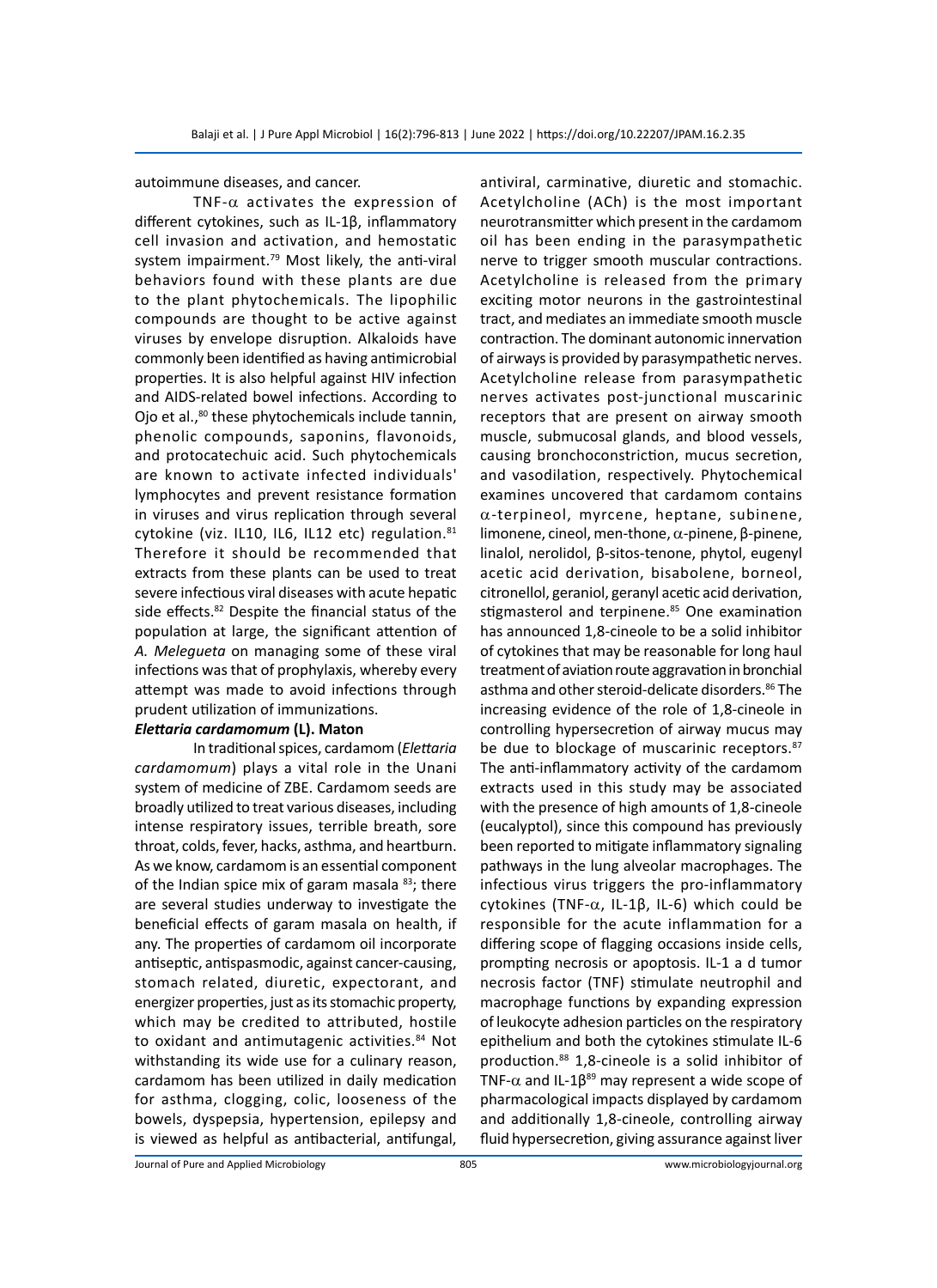injury, etc. The NF-kB signaling pathway involves the transcription of pro-inflammatory genes and helps to maintain a chronic inflammatory state in many inflammatory diseases.<sup>90-93</sup> Therefore, Gupta et al., $94$  reported the hindrance of NF- $\kappa$ B translation factor could be promising treatment and anticipation of chronic inflammatory disorders, including periodontal illnesses. The effects of the phytochemical investigation indicated that cardamom contains alkaloids, flavonoids, saponins, sterols, and tannins. The flavonoids are notable for their bronchodilatory action<sup>95</sup> and the mixture of compounds in cardamom is probably going to contribute in its airway relaxing activity. However, the commitment of different constituents can't be overlooked.

#### *Alpina* **sps.,**

The genus *Alpinia* is considered as the gold mine for the future therapeutics, due to the large presence of BPC and therapeutic application. Alpinia is an angiosperm, monocotyledonous plants spam more than 200 species distributed in Asia pacific region possess plenty of flavonoids, tannin and other polyphenolics.96 *Alpinia officinarum,* commonly known as lesser galangal widely used in ancient traditional medicine. Konno et al., $97$  have extracted diarylheptanoids namely 1,7-Dipheny l-4E-hepten-3-one, 7-(4"-Hydroxyphenyl) -1-phenyl- 4E-hepten-3-one, 7-(4"-Hydroxyphenyl)- 1-phenyl -4E-hepten-3-one, 7-(4"-Hydroxy-3" -methoxyphenyl) -1-phenyl-4E-hepten-3 -one, (5R)-5-Hydroxy- 1,7-diphenyl-3-heptanone, (5R)-5-Hydroxy-7-(4"-hydroxy-3" methoxyphenyl)-1-phenyl-3-heptanone, (5R)- 5-Methoxy-7-(4"-hydroxy-3"-methoxyphenyl)- 1-phenyl-3-heptanone, (5S)-5-Methoxy-1,7 diphenyl-3-heptanone, (5S)-5-Methoxy-7-(4" hydroxyphenyl)-1-phenyl-3-heptanone, (3R,5R)- 1,7-Diphenylheptan-3,5-diol from *A. officinarum* (See Fig. 2). These diarylheptanoids tend to pose antiviral activity (EC50) against respiratory syncytial virus (5-42 µg/ ml), poliovirus (8-44µg/ ml) and measles virus (17-47  $\mu$ g/ ml) at different concentration levels97 in which (5R)-5-Methoxy-7-(4"-hydroxy-3"-methoxyphenyl)-1-phenyl-3 heptanone was found to exert higher efficacy against, poliovirus, measles virus, and herpes simplex virus type 1. Similarly98 have reported the anti-influenza viral activity of diarylheptanoids isolated from *Alpinia officinarum*. Among them 7-(4′′-hydroxy-3′′-methoxyphenyl)-1-phenyl-4Ehepten-3-one (see Fig. 2) has significantly reduced the virus titers in bronchoalveolar lavage fluids levels (5- 30µg/g) and reduced body weight loss in mice models. In addition to this, even oseltamivirresistant strain, have shown susceptibility against the 7-(4′′-hydroxy-3′′-methoxyphenyl)-1-phenyl-4E-hepten-3-one by suppressing the expression of viral mRNA and antigens, however, no effect on virus adsorption was reported. In contrast Kim et al. $99$  have reported the strong inhibition of haemagglutinin against bovine G8P[7] and porcine G5P[7] rotaviruses. Other species of *Alpina* such as *A. daniellii* contains diterpenoid dialdehyde. The extracts of the plant were found to contain three novel diterpenoids like aulacocarpinolide, aulacocarpin A, and aulacocarpin, which may also contribute to the efficacy against enveloped viruses.13

*Alpinia katsumada* were commonly used in traditional Chinese medicine and recommended against "phlegm-dampness breathing issues.100 *Alpinia katsumadai* seeds are rich in diarylheptanoids, monoterpenes, sesquiterpenoids, flavonoids, and chalcones.<sup>101</sup> Jang et al.<sup>102</sup> have isolated four acyclic triterpenoids from *Alpinia katsumadai* seeds in which [2,3,22,23-tertrahydroxy-2,6,10,15,19,23 hexamethyl-tetracosa-6,10,14,18-tetraene] and [2,3,5,22,23-pentahydroxy-2,6,10,15,19,23 hexamethyl-tetracosa-6,10,14,18-tetraene] were found to exert potent inhibitory activity towards IL-6 induced STAT3 activation. Kwon et al.103 have investigated the *in-vitro* antiinfluenza viral mechanism of *Alpinia katsumadai* extracts and fractions using time-of-addition and haemagglutinin inhibition assays. Their results indicated that the extracts and fractions inhibit H1N1 and H9N2 influenza viruses by inhibiting viral haemagglutinin binding to the sialic acid receptor in the host cell and inhibiting the viral attachment. Their IC50 was lower than ( $0.8 \pm 1.4$  to  $16.4 \pm 4.5$ μg/mL) against H1N1and (< $0.39 \pm 0.4$  to 2.3  $\pm$  3.6 μg/mL) against H9N2 respectively.

In Okinawa, Japan, *Alpinia* leaves were used to prepare the traditional food, muchi used to protect from the common cold.<sup>104</sup> The BP of alpha-pyrones such as dihydro-5,6 dehydrokawain, and 5,6-dehydrokawain present in leaves and rhizomes of *Alpinia zerumbet* poses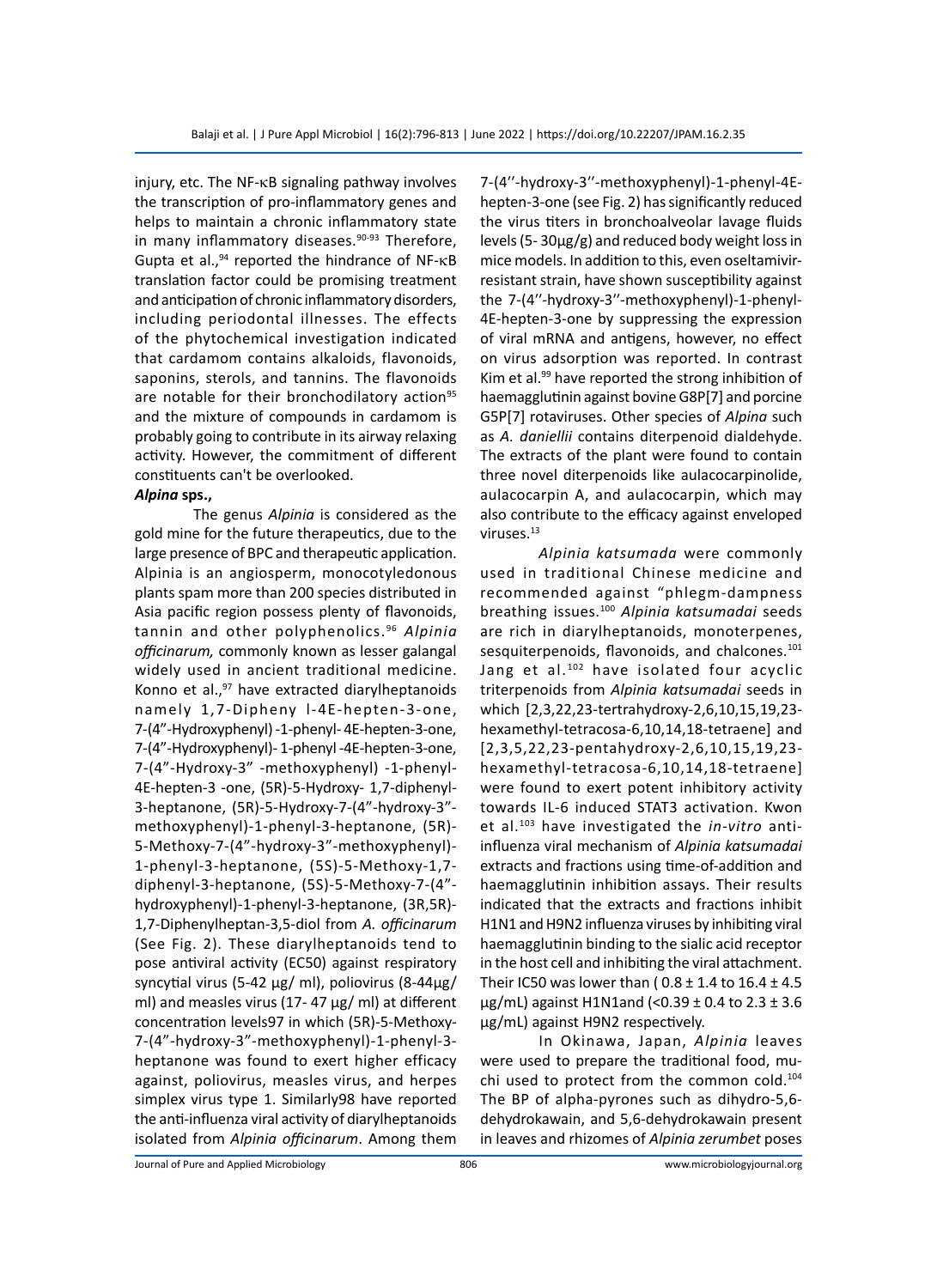strong inhibitory action against HIV-1 integrase and neuraminidase. $105,106$  The activity against HIV-1 integrase was found similar to that of a suramin which is widely used as a positive control (IC50 36.6 μM). Dihydro-5,6-dehydrokawain was posing slow and time-dependent inhibition and the efficacy was proposed due to the presence of methoxy group present in the C-5.<sup>106</sup> Also, the aqueous extract of leaves was found effective than the rhizome extract. Likewise, Katsumadain-A (see Fig. 2) a potent neuraminidase inhibitor isolated from *Alpinia katsumadai* seeds found to exert superior efficacy against the human influenza virus and H1N1 swine influenza.<sup>107</sup>

Watanabe et al.<sup>108</sup> have demonstrated that a new class of nuclear export inhibitors, 1'-acetoxychavicol acetate (see Fig. 2) from *Alpinia galanga* regulates the nuclear export of influenza viral ribonucleoprotein complex and effectively suppresses virus production. Among the major medicinal plants of ZBE, *Alpinia galanga* have majorly inhibited the HIV-1 protease.<sup>63</sup> 1'S-1'-acetoxychavicol acetate, a small molecular compound isolated from *Alpinia galanga* tends to inhibit the transport in HIV replication, $109$  while the ability of *Alpinia katsumadai* seed extract to inhibit cyclooxygenase-2 was reported by Choi et al. $110$ The combination these two may exert synergetic combination, which can be a remedy towards viruses like SARS-CoV-2. The rhizome of Alpinia was found to possess more BPC, which can be extracted efficiently by ethanol-based extraction and fractionalization.<sup>96</sup> In conclusive *Alpina* species poses several BPC which were known to exert multimode action towards enveloped viruses.

#### **Significance of Phytocompounds**

Phytocompounds are found to be an easier, safe choice to combat the enveloped viruses as they are known for their defensive impacts against a wide scope of microbes, protozoa, parasites, and viruses.<sup>111,112</sup> A variety of studies have demonstrated their protective impacts against H1N1, H6N1, and H3N8 influenza viruses using medicinal plant extract. $113$  In any case, just uncommon reports have identified the impacts of medicinal plants on H5N1 viral infection.<sup>24</sup> H5N1 infected patients typically have symptoms in the respiratory system with infrequent infections of the intestinal and nervous system. Presently, influenza virus patient medications are based primarily on supportive treatment, depending on the conditions of the patient, along with antiviral therapy.114 The endorsed enemy of flu drugs, up until this point, are ordered in gatherings of neuraminidase inhibitors, for example, oseltamivir and zanamivir, and an M2 particle channel inhibitor, for example, amantadine and rimantadine.<sup>115</sup> While anti-influenza drugs have been used successfully against human influenza A virus infection, expanded reports of medication against influenza viruses have brought the consideration back on the disease that has become a public concern.116

Song et al. $117$  have reported the key players to control the SARS-CoV-2 is to target envelope protein, membrane protein, spike proteins, and viral replication process. The receptor-binding domain in spike protein located on the viruses mediates the receptor binding angiotensin-converting enzyme 2, the host cell receptor for its cell entry, and plays a major role in virus entry.<sup>118,119</sup> Numerous mechanisms of BPC pertaining to the inhibition of contact between the virus envelope and induction of the immunity were discussed in the present article which could efficiently interact with angiotensin-converting enzyme 2 and inhibit the cell binding. A recent molecular docking study by Khaerunnisa et al.<sup>120</sup> on the medicinal plant compounds against the SARS-CoV-2 strain main protease inhibitor have inferred the effective BPC of ZBE such as Zingerol, Gingerol, Curcumin, Demethoxycurcumine. These are present abundantly in ginger and turmeric extracts and several antiviral studies were carried out extensively.<sup>121</sup> Several BPC compounds isolated from nine genera *Aframomum, Alpinia, Amomum, Boesenbergia, Costus, Curcuma, Hedychium, Kaempferia*, and *Zingiber* of *Zingiberaceae* family in which terpenoids, mono- and sesquiterpenoids are commonly present.<sup>13</sup> Wen et al.<sup>122</sup> have screened 221 compounds and found 20 BPC attributing antiviral efficacy against SARS-CoV. This consisting of ten diterpenoids (ferruginol; dehydroabieta-7-one; sugiol; cryptojaponol; [8â-hydroxyabieta-9(11),13 dien-12-one)]; 7β-hydroxydeoxycryptojaponol; 6,7-dehydroroyleanone; 3β,12-diacetoxyabieta-6,8,11,13-tetraene; pinusolidic acid; forskolin); two sesquiterpenoids (cedrane-3β,12-diol; α-cadinol); two triterpenoids (betulinic acid; betulonic acid); five lignoids (hinokinin; savinin;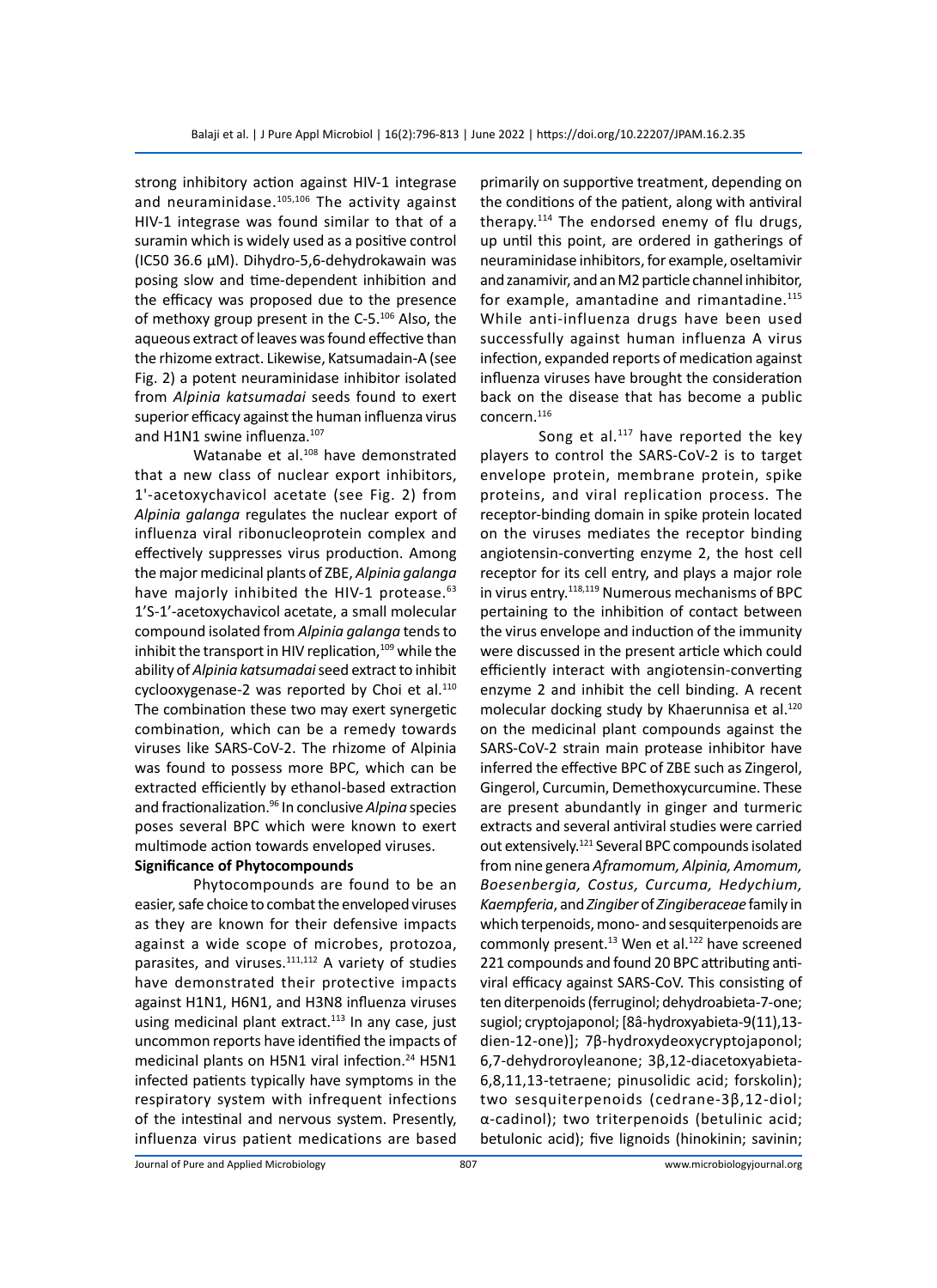4,4'-O-benzoylisolariciresinol; honokiol; magnolol) and curcumin. Among these betulinic acid, savinin, curcumin, and niclosamide possess higher efficacy towards SARS-CoV 3CL Protease Activity. Sawamuwa et al.<sup>123</sup> have also demonstrated the potential of diarylheptanoid against influenza virus. Most of the BPC are found to present predominantly in ZBE.

#### **DISCUSSION**

Viral proteases play an efficient role in the life cycle of the replication, developing the protease inhibitors possess a potent role in developing new drugs. In accordance Sookkongwaree et al.<sup>63</sup> have evaluated Kaempferia galanga, *Curcuma zedoaria, Curcuma longa, Kaempferia parviflora, Boesenbergia pandurata, Zingiber zerumbet, Zingiber officinale*, and *Alpinia galanga* extracts of ZBE family. These have exerted superior inhibition efficiency against HIV protease, Hepatitis C Virus protease, and human cytomegalovirus proteases. The methanol extracts of *Alpinia galanga* was found to be effective against HIV-1 protease and human cytomegalovirus proteases at 20µg/ml, while *Curcuma zedoaria* was found effective at this concentration against Hepatitis C Virus protease. At 200 µg/ ml Curcuma zedoaria and *Alpinia galanga* exerted similar efficacy against HIV-1 protease, while *Zingiber officinale* and *Curcuma longa* were found to be effective against Hepatitis C Virus protease and human cytomegalovirus protease respectively. However, the efficacy was found to be lower in the aqueous extracts as compared to methanol extracts, except 200 µg/ ml aqueous extract of *Curcuma longa* and *Zingiber officinale* against HIV-1 protease and HCV protease respectively. These imply the less polar BPC present in *Curcuma longa* and *Zingiber officinale* plays a significant role against HCV proteases.<sup>63</sup> Wang et al.124 have proposed the anti-influenza mechanism of herbal drugs is mediated either directly or indirectly by inducing the immune system such as promoting phagocytosis, inducing interferons, enhancing macrophage activation and stimulating IL-1 production and so on. As immune response stimulated by a compound directly implies the molecular pathways involved in pathogenic interaction,<sup>125</sup> several BPC of ZBE family executes antiviral as well as immunomodulatory activity providing molecular clues for drug development.

#### **CONCLUSION AND PERSPECTIVES**

In the face of the persistent threat of contagious viral diseases have caused pandemic and epidemic diseases such as Chikungunya, Ebola virus disease, Influenza, MERS-CoV, Nipah virus infection, Lassa fever, Rift valley fever, SARS, Zika virus, Yellow fever, and at present SARS-CoV-2. These enveloped viruses have expended several human lives across the globe. A variant to unleash the infection, cure against these dreadful human pathogens during the epidemic and pandemic situation is of serious concern to save human lives. As effective antiviral or vaccine developments towards the viruses are time-consuming as the pathogenesis, molecular mechanisms were unknown. The urge and global impact have thrown the spotlight to look for alternative medicines, which were already known to be safe and antiviral activity.

Natural products fill in as a great wellspring of biodiversity for finding novel antivirals, exposing new interactions between structure and operation and creating successful defensive or remedial methodologies against viral diseases. The members of *Zingiberaceae* family discussed in the present review have seen to exert robust antiviral action and their findings will further lead to the production of derivatives and therapeutic. Additionally, an expanding need is felt towards using huge pharmaceutical organizations to reinvent their natural drug development wing and to inspire the academic world to create dedicated frameworks for conducting herbal research. There is no solution for the vast majority of viral infections and among the therapy patients, there are several viral diseases that require lifelong therapy, with high treatment costs. Considering the reactions and financial non-reasonability associated with anti-viral chemotherapy, antiviral particles or extract compounds from natural sources may be considered as a feasible other option, thereby providing enormous potential for study and discovery.

The antiviral activity of individual BPC and in combination differs. The individual compounds exhibiting antiviral activity *in-vitro* shall be toxic than the combination. Also, the individual BPC showing non-viral efficacy *in vivo* shall pose a significant role in boosting the immune response,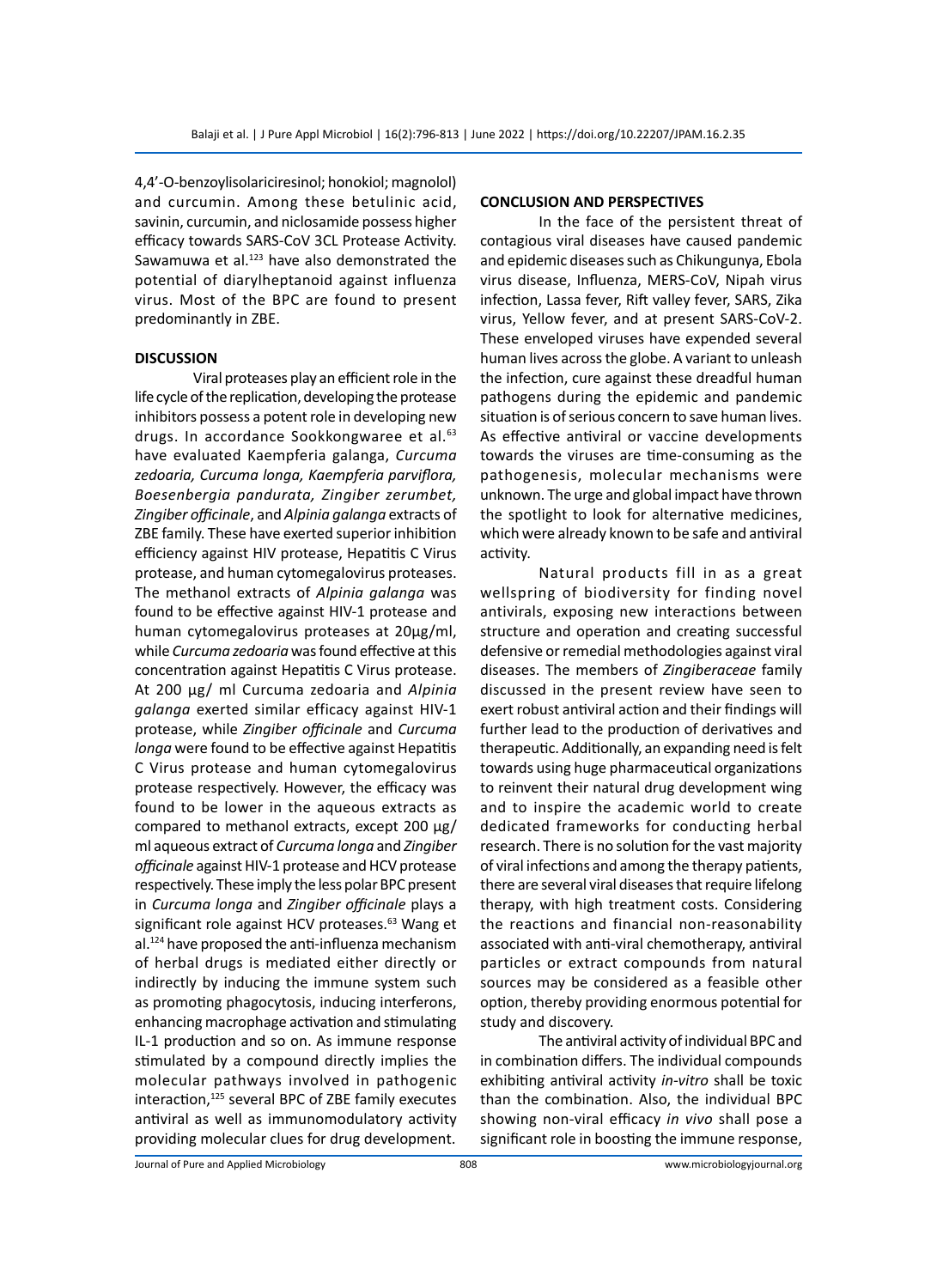when whole plant extract is used. $124$  As in ancient medicine such as Siddha, Ayurveda, traditional Chinese and Japanese medical systems extract of a complete plant part or a combinational extract of different plant parts are used, to pose a synergetic effect. These extracts have several BPC pooled together to execute multi molecular interaction inside the biological system and consolidate the antiviral activity so-called multidrug combination therapy. As BPC possess different size, shape, structure among themselves and exerting the potency against the viral complexes, the development of resistance is unfeasible. In addition, combining the several BPC as one using emulsion technology into a nanometric form alters the polarity with improved drug delivery and higher bioavailability.<sup>126,127</sup> Moreover the BPC possessing the complex molecular entity could also deceive the molecular tropism of viruses from the prepone targets. $128$  Given the abundance of literature evidence on the potential bioactive plant compounds or components of *Zingiberaceae* family with antiviral and immune booster's efficiency revealed the simple and immediate remedy in controlling the enveloped viruses. In addition these phytochemicals could serve as an immediate choice towards the novel viruses during the endemic or pandemic situations and provide insight for drug development and prophylaxis.

#### **ACKNOWLEDGMENTS**

None.

### **CONFLICT OF INTEREST**

The authors declare that there is no conflict of interest.

#### **AUTHORS' CONTRIBUTION**

All authors listed have made a substantial, direct and intellectual contribution to the work, and approved it for publication.

#### **FUNDING**

None.

#### **DATA AVAILABILITY**

All datasets generated or analyzed during this study are included in the manuscript.

#### **Ethics Statement**

This article does not contain any studies with human participants or animals performed by any of the authors.

#### **REFERENCES**

- 1. von Itzstein M. The war against influenza: Discovery and development of sialidase inhibitors. *Nat Rev Drug Discov.* 2007;6(12):967-974. doi: 10.1038/nrd2400
- 2. Dutkowski R. Oseltamivir in seasonal influenza: cumulative experience in low- and high-risk patients. *J Antimicrob Chemother.* 2010;(6 Suppl 2):ii11-ii24. doi: 10.1093/jac/dkq012
- 3. Hayden FG, Hay AJ. Emergence and transmission of influenza A viruses resistant to amantadine and rimantadine. *Curr Top Microbiol Immunol.* 1992;176:119-130. doi: 10.1007/978-3-642-77011- 1\_8
- 4. Englund JA, Champlin RE, Wyde PR, et al. Common emergence of amantadine- and rimantadineresistant influenza A viruses in symptomatic immunocompromised adults. *Clin Infect Dis.* 1998;26(6):1418-1424. doi: 10.1086/516358
- 5. Bright RA, Medina MJ, Xu X, et al. Incidence of adamantane resistance among influenza A (H3N2) viruses isolated worldwide from 1994 to 2005: A cause for concern. *Lancet.* 2005;366(9492):1175-1181. doi: 10.1016/S0140-6736(05)67338-2
- 6. Moscona A. Neuraminidase Inhibitors for Influenza. *N Engl J Med.* 2005;353(13):1363-1373. doi: 10.1056/ NEJMra050740
- 7. Meijer WJ, Kromdijk W, van den Broek MPH, et al. Treatment of Immunocompromised, Critically Ill Patients with Influenza A H1N1 Infection with a Combination of Oseltamivir, Amantadine, and Zanamivir. *Case Rep Infect Dis.* 2015;2015:504975. doi: 10.1155/2015/504975
- 8. Robinson MM, Zhang X. Traditional Medicines : Global Situation , Issues and Challenges.; 2011.
- 9. Robinson MM, Zhang X. the World Medicines Situation 2011 Traditional Medicines : Global Situation , Issues and Challenges. In: Wo ld Health Organization. 2011:1- 14.
- 10. Newman DJ, Cragg GM. Natural products as sources of new drugs over the nearly four decades from 01/1981 to 09/2019. *J Nat Prod.* 2020;83(3):770-803. doi: 10.1021/acs.jnatprod.9b01285
- 11. Ullrich K, Saha N, Lake S. Neuroretinitis following bull ant sting. *BMJ Case Rep.* 2012;2012:bcr2012006338. doi: 10.1136/bcr-2012-006338
- 12. Vijayaram S, Kannan S, Saravanan KM, Vasantharaj S, Sathiyavimal S, P PS. Preliminary phytochemical screening, Antibacterial potential and GC-MS analysis of two medicinal plant extracts. *Pak J harm Sci.* 2016;29(3):819-822.
- 13. Pancharoen O, Prawat U, Tuntiwachwuttikul P. Phytochemistry of the *zingiberaceae*. *Stud Nat Prod Chem.* 2000;23:797-865. doi: 10.1016/S1572- 5995(00)80142-8
- 14. Freed GL. Vaccin Policies Across The Pond: Looking At The U.K. And U.S. Systems. *Health Aff.* 2005;24(3):755-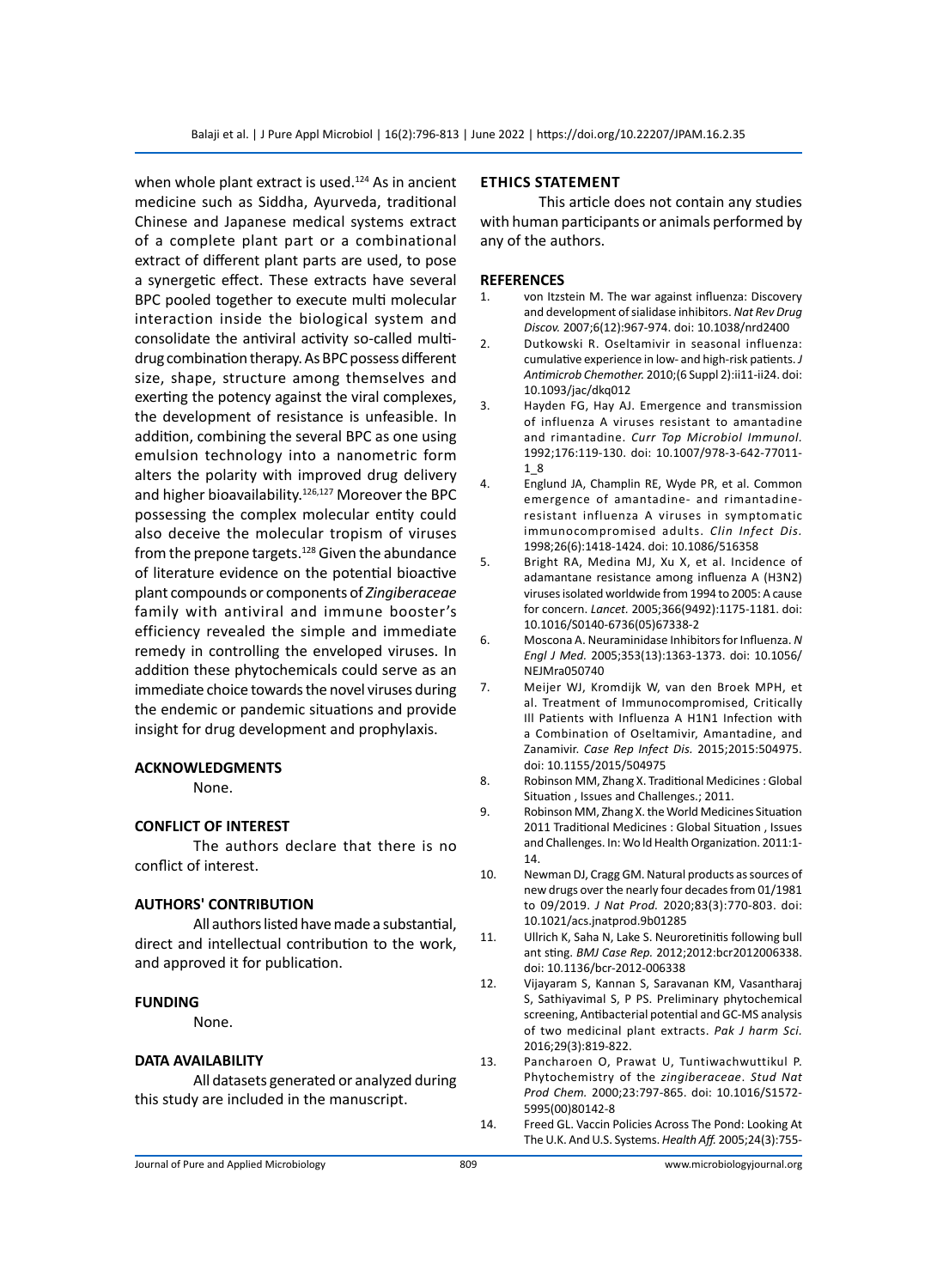757. doi: 10.1377/hlthaff.24.3.755

- 15. Chattopadhyay I, Biswas K, Bandyopadhyay U, Banerjee RK. Turmeric and curcumin: Biological actions and medicinal applications. *Curr Sci.* 2004;87(1):44-53.
- 16. Gautam SC, Gao X, Dulchavsky S. Immunomodulation by curcumin. *Adv Exp Med Biol.* 2007;595:321-341. doi: 10.1007/978-0-387-46401-5\_14
- 17. Praditya D, Kirchhoff L, Bruning J, Rachmawati H, Steinmann J, Steinmann E. Anti-infective properties of the golden spice curcumin. *Front Microbiol.* 2019;10:912. doi: 10.3389/fmicb.2019.00912
- 18. Moghadamtousi SZ, Kadir HA, Hassandarvish P, Tajik H, Abubakar S, Zandi K. A review on antibacterial, antiviral, and antifungal activity of curcumin. *Biomed Res Int.* 2014;2014:186864. doi: 10.1155/2014/186864
- 19. Gupta SC, Kismali G, Aggarwal BB. Curcum n, a component of turmeric: From farm to pharmacy. *Biofactors.* 2013;39(1):2-13. doi: 10.1002/biof.1079
- 20. Mounce BC, Cesaro T, Carrau L, Vallet T, Vignuzzi M. Curcumin inhibits Zika and chikungunya virus infection by inhibiting cell binding. *Antiviral Res.* 2017;142:148- 157. doi: 10.1016/j.antiviral.2017.03.014
- 21. Anggakusuma, Colpitts CC, Schang LM, et al. Turmeric curcumin inhibits entry of all hepatitis C virus genotypes into human liver cells. *Gut.* 2 14;63(7):1137- 1149. doi: 10.1136/gutjnl-2012-304299
- 22. Jaruga E, Sokal A, Chrul S, Bartosz G. Apoptosisindependent alterations in membrane dynamics induced by curcumin. *Exp Cell Res.* 1998;245(2):303- 312. doi: 10.1006/excr.1998.4225
- 23. Chen T-Y, Chen D-Y, Wen H-W, et al. Inhibition of enveloped viruses infectivity by curcumin. *PLoS One.* 2013;8(5):e62482. doi: 10.1371/journal.pone.0062482
- 24. Chen DY, Shien JH, Tiley L, et al. Curcumin inhibits influenza virus infection and haemagglutination activity. *Food Chem.* 2010;119(4):1346-1351. doi: 10.1016/j.foodchem.2009.09.011
- 25. Ou JL, Mizushina Y, Wang SY, Chuang DY, Nadar M, Hsu WL. Structure-activity relationship analysis of curcumin analogues on anti-influenza virus activity. *FEBS J.* 2013;280(22):5829-5840. doi: 10.1111/febs.12503
- 26. Mazumder A, Raghavan K, Weinstein J, Kohn KW, Pommier Y. Inhibition of human immunodeficiency virus type-1 integrase by curcumin. *Biochem Pharmacol.* 1995;49(8):1165-1170. doi: 10.1016/0006- 2952(95)98514-A
- 27. Ya-li LV, An-Jie LAN, Yuan-Yuan LAN, et al. Activi y of curcumin against human cytomegalovirus *in vitro. Afr J Pharm Pharmacol.* 2012;6(1):30-35. doi: 10.5897/ AJPP11.439
- 28. Lv Y, Lei N, Wang D, et al. Protective effect of curcumin against cytomegalovirus infection in Balb/c mice. *Environ Toxicol Pharmacol.* 2014;37(3):1140-1147. doi: 10.1016/j.etap.2014.04.017
- 29. Obata K, Kojima T, Masaki T, et al. Curcumin Prevents Replication of Respiratory Syncytial Virus and the Epithelial Responses to It in Human Nasal Epithelial Cells. *PLoS One.* 2013;8(9):e70225. doi: 10.1371/ journal.pone.0070225
- 30. Ingolfsson HI, Koeppe RE, Andersen OS. Curcumin is a modulator of bilayer material properties. *Biochemistry.* 2007;46(36):10384-10391. doi: 10.1021/bi701013n
- 31. Mazur I, Wurzer WJ, Ehrhardt C, et al. Acetylsalicylic acid (ASA) blocks influenza virus propagation via its NFκB-inhibiting activity. *Cell Microbiol.* 2007;9(7):1683- 1694. doi: 10.1111/j.1462-5822.2007.00902.x
- 32. Narayanan A, Kehn-Hall K, Senina S, et al. Curcumin inhibits rift valley fever virus replication in human cells. *J Biol Chem.* 2012;287(40):33198-33214. doi: 10.1074/ jbc.M112.356535
- 33. Padilla-S L, Rodriguez A, Gonzales MM, Gallego-G JC, Castano-O JC. Inhibitory effects of curcumin on dengue virus type 2-infected cells *in vitro. Arch Virol.* 2014;159(3):573-579. doi: 10.1007/s00705-013-1849- 6
- 34. Dutta K, Ghosh D, Basu A. Curcumin protects neuronal cells from japanese encephalitis virus-mediated cell death and also inhibits infective viral particle formation by dysregulation of ubiquitin-proteasome system. *J Neuroimmune Pharmacol.* 2009;4(3):328-337. doi: 10.1007/s11481-009-9158-2
- 35. Kutluay SB, Doroghazi J, Roemer ME, Triezenberg SJ. Curcumin inhibits herpes simplex virus immediateearly gene expression by a mechanism independent of p300/CBP histone acetyltransferase activity. *Virology.* 2008;373(2):239-247. doi: 10.1016/j.virol.2007.11.028
- 36. Huang MT, Lysz T, Ferraro T, Abidi TF, Laskin JD, Conney AH. Inhibitory Effects of Curcumin on *in Vitro*  Lipoxygenase and Cyclooxygenase Activities in Mouse Epidermis. *Cancer Res.* 1991;51(3):813-819.
- 37. Hong J, Bose M, Ju J, et al. Modulation of arachidonic acid metabolism by curcumin and related β-diketone derivatives: Effects on cytosolic phospholipase A2, cyclooxygenases and 5-lipoxygenase. *Carcinogenesis.* 2004;25(9):1671-1679. doi: 10.1093/carcin/bgh165
- 38. Kim KJ, Kim KH, Kim HY, Cho HK, Sakamoto N, Cheong JH. Curcumin inhibits hepatitis C virus replication via suppressing the Akt-SREBP-1 pathway. *FEBS Lett.* 2010;584(4):707-712. doi: 10.1016/j. febslet.2009.12.019
- 39. Antony S, Kuttan R, Kuttan G. Immunomodulatory activity of Curcumin. *Immuno Invest.* 1999;28(5- 6):291-303. doi: 10.3109/08820139909062263
- 40. Li X, Liu X. Effect of curcumin on immune function of mice. *J Huazhong Univ Sci Technolog Med Sci.* 2005;25(2):137-140. doi: 10.1007/BF02873559
- 41. South EH, Exon JH, Hendrix K. Dietary curcumin enhances antibody response in rats. *Immunopharmacol Immunotoxicol.* 1997;19(1):105-119. doi: 10.3109/08923979709038536
- 42. Jagetia GC, Aggarwal BB. "Spicing up" of the immune system by curcumin. *J Clin Immunol.* 2007;27(1):19-35. doi: 10.1007/s10875-006-9066-7
- 43. Chen AL, Hsu CH, Lin JK, et al. Phase I clinical trial of curcumin, a chemopreventive agent, in patients with high-risk or pre-malignant lesions. *Anticancer Res.* 2001;21(4 B):2895-2900. PMID: 11712783
- 44. Kurita T, Makino Y. Novel curcumin oral delivery systems. *Anticancer Res.* 2013;33(7):2807-2821.
- 45. Kubra IR, Rao LJM. An Impression on Current Developments in the Technology, Chemistry, and Biological Activities of Ginger (*Zingiber officinale* Roscoe). *Crit Rev Food Sci Nutr.* 2012;52(8):651-688. doi: 10.1080/10408398.2010.505689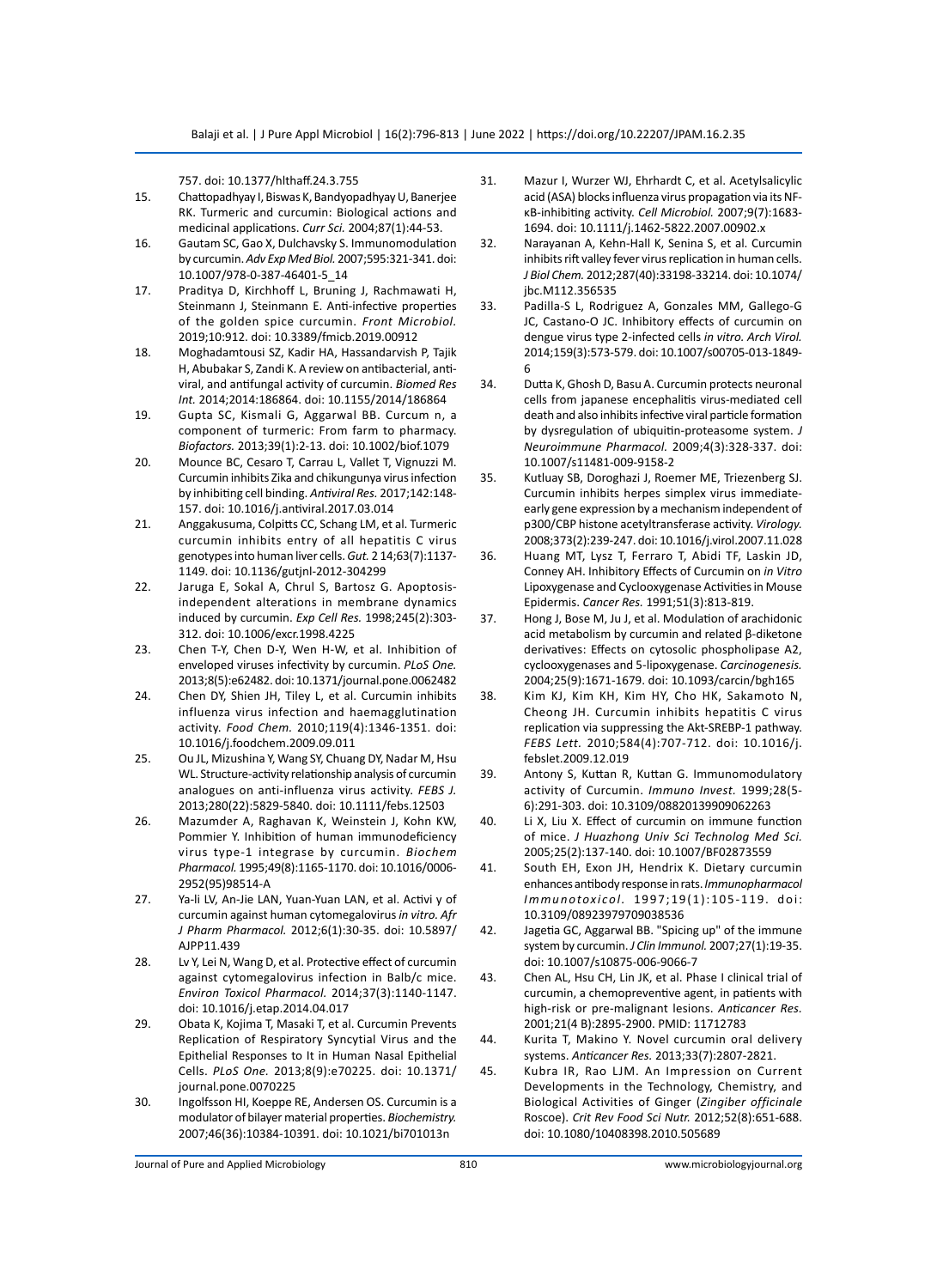- 46. Akoachere JFTK, Ndip RN, Chenwi EB, Ndip LM, Njock TE, Anong DN. Antibacterial effect of *Zingiber officinale* and *Garcinia kola* on respiratory tract pathogens. *East Afr Med J.* 2002;79(11):588-592. doi: 10.4314/eamj. v79i11.8804
- 47. Sivasothy Y, Chong WK, Hamid A, Eldeen IM, Sulaiman SF, Awang K. Essential oils of *Zingiber officinale* var. *rubrum Theilade* and their antibacterial activities. *Food Chem.* 2011;124(2):514-517. doi: 10.1016/j. foodchem.2010.06.062
- 48. Denver CV, Jackson P, Loakes DM, Ellis MR, Young DAB. Isolation of antirhinoviral sesquiterpenes from ginger (*zingiber officinale*). *J Nat Prod.* 1994;57(5):658-662. doi: 10.1021/np50107a017
- 49. Silva JKR da, Figueiredo PLB, Byler KG, Setzer WN. Essential Oils as Anti-viral Agents. Potent al of Essential Oils to Treat SARS-CoV-2 Infection: An *In-Silico*  Investigation. *Int J Mol Sci.* 2020;21(10):3426. doi: 10.3390/ijms21103426
- 50. Chang JS, Wang KC, Yeh CF, Shieh DE, Chiang LC. Fresh inger (*Zingiber officinale*) has anti-viral activity against human respiratory syncytial virus in human respiratory tract cell lines. *J Ethn pharmacol.* 2013;145(1):146-151. doi: 10.1016/j.jep.2012.10.043
- 51. Jolad SD, Lantz RC, Solyom AM, Chen GJ, Bates RB, Timmermann BN. Fresh organically grown ginger (*Zingiber officinale*): Composition and effects on LPS-induced PGE2 production. *Phytochemistry.* 2004;65(13):1937-1954. doi: 10.1016/j. phytochem.2004.06.008
- 52. Jolad SD, Lantz RC, Guan JC, Bates RB, Timmermann BN. Commercially processed dry ginger (*Zingiber officinale*): Composition and effects on LPS-stimulated PGE2 production. *Phytochemistry.* 2005;66(13):1614- 1635. doi: 10.1016/j.phytochem.2005.05.007
- 53. Govindarajan VS, Connell DW. Ginger chemistry, technology, and quality evaluation: Part 1. *Crit Rev Food Sci Nutr.* 1983;17(1):1-96. doi: 10.1080/10408398209527343
- 54. Srivastava KC. Effect of aqueous extracts of onion, garlic and ginger on platelet aggregation and metabolism of arachidonic acid in the blood vascular system: in vitro study. *Prostaglandins Leukot Med.* 1984;13(2):227- 235. doi: 10.1016/0262-1746(84)90014-3
- 55. Park KJ, Lee HH. *In vitro* anti-viral activity of aqueous extracts from Korean medicinal plants against influenza virus type A. *J Microbiol Biotechnol.* 2005;15(5):924- 929.
- 56. Rasool A, Khan MUR, Ali MA, et al. Anti-Avian influenza virus H9N2 activity of aqueous extracts of *Zingiber officinalis* (Ginger) & *Allium sativum* (Garlic) in chick embryos. *Pak J harm Sci.* 2017;30(4):1341-1344.
- 57. Schnitzler P, Koch C, Reichling J. Susceptibility of drug-resistant clinical herpes simplex virus type 1 strains to essential oils of ginger, thyme, hyssop, and sandalwood. *Antimirob Agents Chemother.* 2007;51(5):1859-1862. doi: 10.1128/AAC.00426-06
- 58. Koch C, Reichling J, Schneele J, Schnitzler P. Inhibitory effect of essential oils against herpes simplex virus type 2. *Phytomedicine.* 2008;15(1-2):71-78. doi: 10.1016/j. phymed.2007.09.003
- 59. Imanishi N, Andoh T, Mantani N, et al. Macrophage-

mediated inhibitory effect of *Zingiber officinale* Rosc, a traditional Oriental herbal medicine, on the growth of influenza A/Aichi/2/68 virus. *Am J Chin Med.* 2006;34(1):157-169. doi: 10.1142/ S0192415X06003722

- 60. Dara MA, Mohammed AW, Bnar MI. Antimicrobial and antioxidant activities of extracts from medicinal plant ginger (*Zingiber officinale*) and identification of components by gas chromatography. *Africa J Plant Sci.* 2015;9(10):412-420. doi: 10.5897/AJPS2015.1345
- 61. Wang KC, Chang JS, Chiang LC, Lin CC. Sheng-Ma-Ge-Gen-Tang (Shoma-kakkon-to) inhibited cytopathic effect of human respiratory syncytial virus in cell lines of human respiratory tract. *J Ethnopharmacol.* 2011;135(2):538-544. doi: 10.1016/j.jep.2011.03.058
- 62. Chen D, Li H, Li W, Feng S, Deng D. *Kaempferia parviflora*  and its methoxyflavones: Chemistry and biological activities. *Evid Based Complement Altern Med.* 2018;2018:4057456. doi: 10.1155/2018/4057456
- 63. Sookkongwaree K, Geitmann M, Roengsumran S, Petsom A, Danielson UH. Inhibition of viral proteases by *Zingiberaceae* extracts and flavones isolated from *Kaempferia parviflora*. *Pharmazie.* 2006;61(8):717- 721. PMID: 16964717
- 64. Seo SH, Webster RG. Tumor ecrosis Factor Alpha Exerts Powerful Anti-Influenza Virus Effects in Lung Epithelial Cells. *J Virol.* 2002;76(3):1071-1076. doi: 10.1128/ JVI.76.3.1071-1076.2002
- 65. Lee MH, Han AR, Jang M, et al. Antiskin inflammatory activity of black ginger (*Kaempferia parviflora*) through antioxidative activity. *Oxid Med Cell Longev.*  2018;2018:5967150. doi: 10.1155/2018/5967150
- 66. Wattanapitayakul SK, Chularojmontri L, Herunsalee A, Charuchongkolwongse S, Chansuvanich N. Vasorelaxation and antispasmodic effects of *Kaempferia parviflora* ethanolic extract in isolated rat organ studies. *Fitoterapia.* 2008;79(3):214-216. doi: 10.1016/j.fitote.2007.11.017
- 67. Sae-wong C, Tansakul P, Tewtrakul S. Anti-inflammatory mechanism of *Kaempferia parviflora* in murine macrophage cells (RAW 264.7) and in experimental animals. *J Ethnopharmacol.* 2009;124(3):576-580. doi: 10.1016/j.jep.2009.04.059
- 68. Horigome S, Yoshida I, Tsuda A, et al. Identification and evaluation of anti-inflammatory compounds from *Kaempferia parviflora*. *Biosci Biotechnol Biochem.* 2014;78(5):851-860. doi: 10.1080/09168451.2014.905177
- 69. Akerstrom S, Gunalan V, Keng CT, Tan YJ, Mirazimi A. Dual effect of nitric oxide on SARS-CoV replication: Viral RNA production and palmitoylation of the S protein are affected. *Virology.* 2009;395(1):1-9. doi: 10.1016/j.virol.2009.09.007
- 70. Mannick JB. The antiviral role of nitric oxide. *Res Imunol.* 1995;146(9):693-697. doi: 10.1016/0923- 2494(96)84920-0
- 71. Ilic NM, Dey M, Poulev AA, Logendra S, Kuhn PE, Raskin I. Anti-inflammatory activity of grains of paradise (*Aframomum Melegueta* Schum) extract. *J Agri Food Chem.* 2014;62(43):10452-10457. doi: 10.1021/ jf5026086
- 72. El Dine RS, Elfaky MA, Asfour H, El Halawany AM.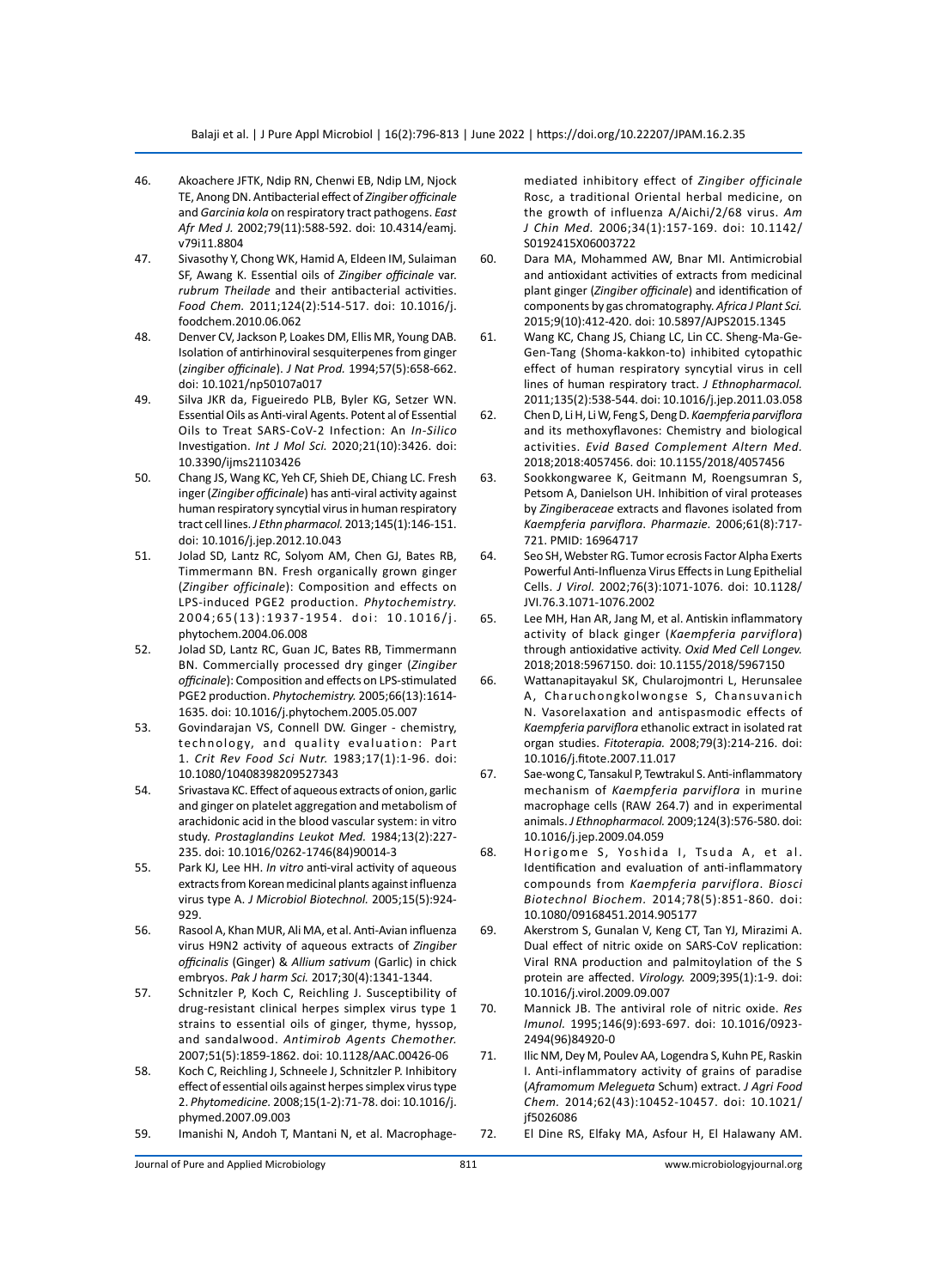Anti-adhesive activity of *Aframomum melegueta*  major phenolics on lower respiratory tract pathogens. *Nat Prod Res.* 2021;35(4):539-547. doi: 10.1080/14786419.2019.1585843

- 73. Adeniyi BA, Ayepola OO, Adu FD. The anti-viral activity of leaves of Eucalyptus camaldulensis (Dehn) and Eucalyptus torelliana (R. Muell). *Pak J harm Sci.* 2015;28(5):1773-1776.
- 74. Zhang C, Shi L, Wang FS. Liver njury in COVID-19: management and challenges. *Lancet Gastroenterol Hepatol.* 2020;5(5):428-430. doi: 10.1016/S2468- 1253(20)30057-1
- 75. Pan X wu, Xu D, Zhang H, Zhou W, Wang L-H, Cui X-G. Identi ication of a potential mechanism of acute kidney injury during the COVID-19 outbreak: a study based on single-cell transcriptome analysis. *Intensive Care Med.* 2020;46(6):1114-1116. doi: 10.1007/s00134- 020-06026-1
- 76. Saravanan KM, Zhang H, Hossain MT, Reza MS, Wei Y. Deep Learning-Based Drug Screening for COVID-19 and Case Studies. *Methods in Pharmacology and Toxicology.* 2021:631-660. doi: 10.1007/7653\_2020\_58
- 77. Bharathkumar N, Sunil A, Meera P, et al. CRISPR/Cas-Based Modifications for Therapeutic Applications: A Review. *Mol Biotechnol.* 2022;64(4):355-372. doi: 10 1007/s12033-021-00422-8
- 78. Nwozo SO, Oyinloye BE. Hepato rotective effect of aqueous extract of *Aframomum melegueta* on ethanol-induced toxicity in rats. *Acta B ochim Pol.* 2011;58(3):355-358. doi: 10.18388/abp.2011\_2246
- 79. El-Halawany AM, Dine RS El, El Sayed NS, Hattori M. Protective effect of *Aframomum melegueta* phenolics against CCl 4 -induced rat hepatocytes damage; Role of apoptosis and pro-inflammatory cytokines inhibition. *Sci Res.* 2014;4:5880. doi: 10.1038/srep05880
- 80. Ojo O, Oluyege J, Famurewa O. Antiviral properties of two Nigerian plants. *Afr J Plant Sci.* 2009;3(7):157-159.
- 81. Wen CC, Kuo YH, Jan JT, et al. Specific plant terpenoids and lignoids possess potent anti-viral activities against severe acute respiratory syndrome coronavirus. *J Med hem.* 2007;50(17):4087-4095. doi: 10.1021/ jm070295s
- 82. Krishnan N, Devadasan V, Raman P. Plant-derived alkaloids as anti-viral agents. *Int J es Pharm Sci.* 2020;11(4):6174-6182. doi: 10.26452/ijrps.v11i4.3291
- 83. Singh A, Rao AR. Evalua ion of the modulatory influence of food additive-garam masala on hepatic detoxication system. *Indian J Exp Biol.* 1992;30(12):1142-1145. PMID: 1294478
- 84. Juergens UR, Dethlefsen U, Steinkamp G, Gillissen A, Repges R, Vetter H. Anti-inflammatory activity of 1.8-cineol (eucalyptol) in bronchial asthma: a double-blind placebo-controlled. *Pulm P armacol Ther.* 2003;97:250-256. doi: 10.1053/rmed.2003.1432
- 85. Bhatti HN, Zafar F, Jamal MA. Evaluation of phenolic contents and antioxidant potential of methanolic extracts of green cardamom (*Elettaria cardamomum*). *Asian Chem.* 2010;22(6):4787-4794.
- 86. Noumi E, Snoussi M, Alreshidi MM, et al. Chemical and biological evaluation of essential oils from cardamom species. *Molecules.* 2018;23(11):2818. doi: 10.3390/ molecules23112818
- 87. Majdalawieh AF, Carr RI. In vitro investigation of the potential immunomodulatory and anticancer activities of black pepper (*Piper nigrum*) and cardamom (*Elettaria cardamomum*). *J Med Food.* 2010;13(2):371-381. doi: 10.1089/jmf.2009.1131
- 88. Sengupta A, Bhattacharjee S. Cardamom (*elettaria cardamomum*) and its active constituent, 1,8-cineole. *Molecular Targets and Therapeutic Uses of Spices: Modern Uses for Ancient Medicine.* 2009:65-86. doi: 10.1142/9789812837912\_0003
- 89. Quinlivan M, Nelly M, Prendergast M, et al. Proinflammatory and anti-viral cytokine expression in vaccinated and unvaccinated horses exposed to equine influenza virus. *Vaccine.* 2007;25(41):7056-7064. doi: 10.1016/j.vaccine.2007.07.059
- 90. Tak PP, Firestein GS. NF-κB: A key role in inflammatory diseases. *J Clin Invest.* 2001;107(1):7-11. doi: 10.1172/ JCI11830
- 91. Kirkwood KL, Cirelli JA, Rogers JE, Giannobile W V. Novel host response therapeutic approaches to treat periodontal diseases. *Periodntol 2000*. 2007;43(1):294- 315. doi: 10.1111/j.1600-0757.2006.00166.x
- 92. de Souza JAC, Rossa Junior C, Garlet GP, Nogueira AVB, Cirelli JA. Modulation of host cell signaling pathways as a therapeutic approach in periodontal disease. *J Appl Oral Sci.* 2012;20(2):128-138. doi: 10.1590/S1678- 77572012000200002
- 93. Okada H, Murakami S. Cytokine expression in periodontal health and disease. *Crit R v Oral Biol Med.* 1998;9(3):248-266. doi: 10.1177/10454411980090030101
- 94. Gupta SC, Sundaram C, Reuter S, Aggarwal BB. Inhibi ing NF-κB activation by small molecules as a therapeutic strategy. *Biochim Biophys Acta.* 2010;1799(10-12):775- 787. doi: 10.1016/j.bbagrm.2010.05.004
- 95. Khan A ullah, Khan QJ, Gilani AH. Pharmacological basis for the medicinal use of cardamom in asthma. *Bangladesh J Pharmacol.* 2011;6(1):34-37. doi: 10.3329/bjp.v6i1.8133
- 96. Ghosh S, Rangan L. *Alpinia*: the gold mine of future therapeutics. *3 Biotech.* 2013;3(3):173-185. doi: 10.1007/s13205-012-0089-x
- 97. Konno K, Sawamura R, Sun Y, et al. Anti-viral activities of diarylheptanoids isolated from *Alpinia officinarum* against respiratory syncytial virus, poliovirus, measles virus, and herpes simplex virus type 1 *in vitro. Nat Prod Commun.* 2011;6(12):1881-1884. doi: 10.1177/1934578X1100601222
- 98. Sawamura R, Shimizu T, Sun Y, et al. *In vitro* and *in vivo* anti-influenza virus activity of diarylheptanoids isolated from *Alpinia officinarum*. *Antivir Chem Chemother.* 2010;2(1):33-41. doi: 10.3851/IMP1676
- 99. Kim HH, Kwon HJ, Ryu YB, et al. Anti-viral activity of *Alpinia katsumadai* extracts against rotaviruses. *Res Ve Sci.* 2012;92(2):320-323. doi: 10.1016/j. rvsc.2010.11.012
- 100. Su X, Yao Z, Li S, Sun H. Synergism of Chinese Herbal Medicine: Illustrated by danshen compound. *Eviden e-based Complement Altern Med.* 2016;2016:7279361. doi: 10.1155/2016/7279361
- 101. Ngo KS, Brown GD. Stilbenes, monoterpenes, diarylheptanoids, labdanes and chalcones from *Alpinia*